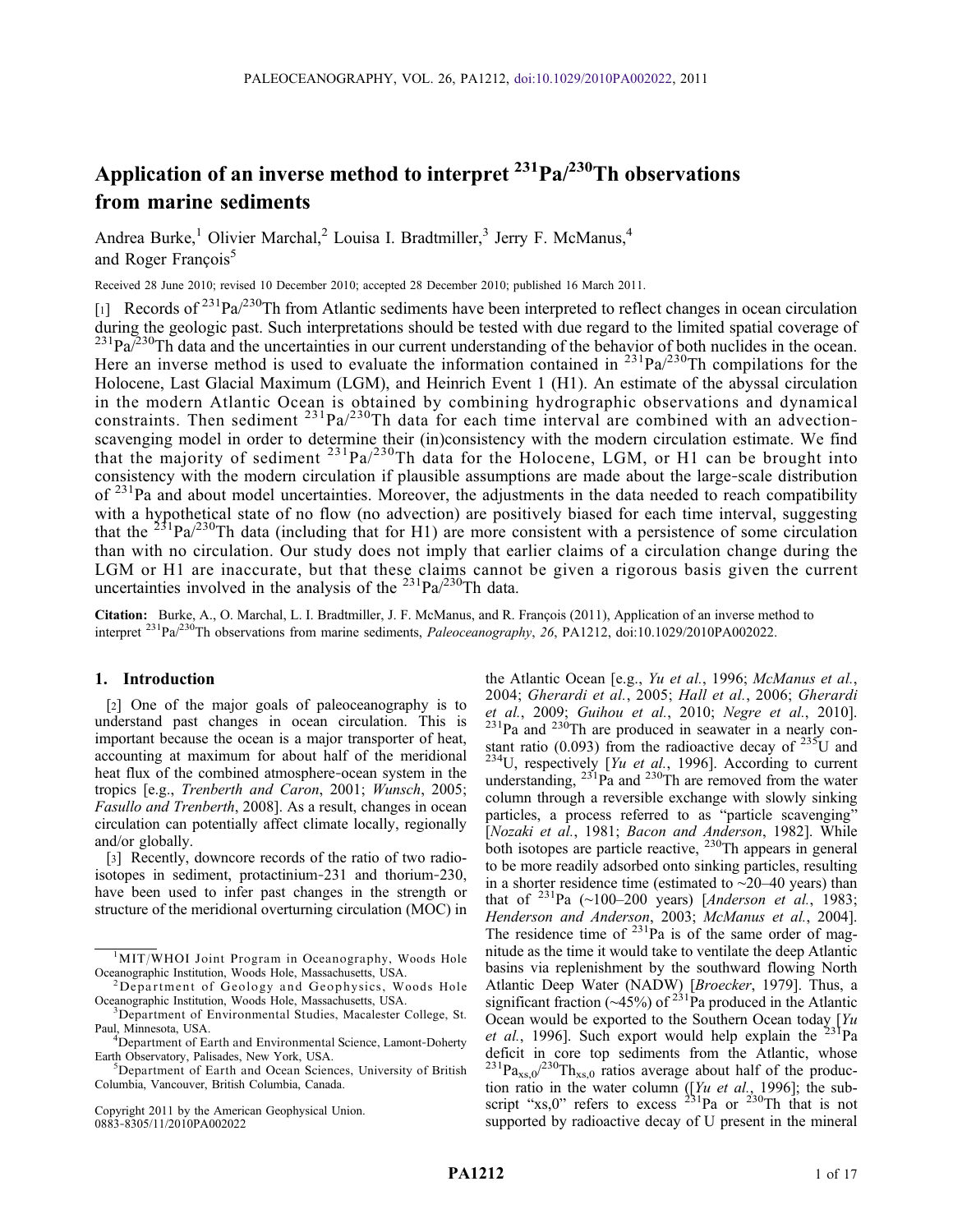

**Figure 1.** Geographic locations of (1) water column stations with total  $2^{31}$ Pa activity data (filled triangle) or dissolved  $^{231}$ Pa activity data (open triangle) and (2) sediment cores with  $231$ Pa/230Th measurements for the Holocene, LGM, and H1 (filled circle). Locations of cores with only  $^{231}Pa^{230}Th$  measurements for the Holocene and LGM are marked with an asterisk. The model grid is also outlined.

lattices of the sediment, and decay corrected for the time of deposition. Hereafter,  $^{231}Pa_{xs,0}/^{230}Th_{xs,0}$  will be noted as  $^{231}Pa^{230}Th$ ).

[4] *Yu et al.* [1996] compiled  $^{231}$ Pa $^{230}$ Th ratios measured in Atlantic sediments deposited during the Last Glacial Maximum (LGM) and the Holocene. They found that the average glacial and Holocene  $^{231}Pa^{230}Th$  ratios in the Atlantic Ocean north of the polar front (50°S) are not significantly different. Hence, Yu et al. inferred that the export of  $231$ Pa to the Southern Ocean by the MOC was similar during both periods.

[5] Circulation-scavenging models, however, have shown that the Atlantic mean  $^{231}Pa^{230}Th$  might not be a sensitive indicator of the strength of the MOC, and that the spatial distribution of the cores is important. Marchal et al. [2000] showed that the average  $^{231}Pa^{230}Th$  for the whole Atlantic Ocean is less sensitive to changes in the MOC than the average  $^{231}$ Pa/ $^{230}$ Th for the North Atlantic. Given the uncertainties of these averages, the MOC during the LGM could have been reduced by as much as 30% compared to present. Siddall et al. [2007] showed that if the Atlantic MOC is slowed or shut down,  $^{231}$ Pa is scavenged in areas with high particle flux, making those areas the most sensitive to the strength of the MOC. Therefore, unless areas of high particle flux are adequately sampled, the mean  $^{231}Pa/^{230}Th$  of the North Atlantic would be biased to lower values, resulting in an overestimation of the  $^{231}$ Pa export to the Southern Ocean via the meridional circulation.

[6] Results from a box model  $[Yu \ et \ al., \ 1996]$  and a zonally averaged circulation model [Marchal et al., 2000] have suggested that high-resolution <sup>231</sup>Pa/<sup>230</sup>Th records from Atlantic sediments could capture variations in the strength of the MOC on centennial to millennial timescales. Thus far,  $^{231}$ Pa $/^{230}$ Th records with high resolution have been generated from sediments dating back to about 20 kyr B.P. (before present) in six different cores from the North Atlantic [McManus et al., 2004; Gherardi et al., 2005; Hall et al., 2006; Gherardi et al., 2009] (Figure 1). A notable feature in four of these cores (OCE326‐GGC5, SU81‐18, SU90-44, and MD95-2027) is the occurrence of high  $^{231}Pa^{230}Th$  ratios during Heinrich Event 1 (H1; between 15 and 17 kyr B.P.), nearing the production ratio of these two nuclides in the water column (0.093). Heinrich events are typically identified in North Atlantic sediment cores as layers of coarse‐grained lithogenic fragments most likely transported by icebergs, otherwise known as "ice-rafted debris" [Heinrich, 1988; Hemming, 2004]. The increase in sediment  $^{231}Pa^{230}Th$  during H1 has been interpreted as a reduction in the southward export of  $^{231}$ Pa, owing to a slow down or halting of the MOC [McManus et al., 2004].

[7] However, this interpretation has not gone unchallenged. First, changes in the abundance, vertical flux, and/or chemical composition of particles scavenging Th and Pa in the water column could also contribute to downcore variations of  $^{231}Pa^{230}Th$ . Elevated sedimentary  $^{231}Pa^{230}Th$ could result from a large abundance or flux of biogenic silica in the water column since biogenic silica (opal) scavenges Pa more readily than Th [e.g., *Chase et al.*, 2002]. Such influence likely occurs in the Southern Ocean [Walter] et al., 1997]. It has also been inferred in a core from the eastern North Atlantic, where throughout the Holocene high sedimentary  $^{231}Pa^{230}Th$  (ranging from 0.091 to 0.097) coincides with elevated diatom flux [*Hall et al.*, 2006]. Note that, in this core,  $^{231}Pa/^{230}Th$  stays constant as the diatom flux increases during the Holocene and  $^{231}Pa^{230}Th$ increases as the diatom flux vanishes from 20 to 10 kyr B.P., so a role of biogenic silica in downcore variations of  $^{231}Pa/^{230}Th$  remains still to be established. More recently, Lippold et al. [2009] measured  $^{231}$ Pa $/^{230}$ Th in a Bermuda Rise core near OCE326-GGC5 [McManus et al., 2004]. They found that the high  $^{231}$ Pa/ $^{230}$ Th values during H1 (and also during Heinrich Events 2 and 3) correspond with peaks in diatom abundance. Likewise, Gil et al. [2009] found that the high  $^{231}Pa^{230}Th$  values during H1 in OCE326-GGC5 nearly coincide with an interval of higher diatom content in a nearby core, concluding that opal productivity may have biased earlier interpretation of these values in terms of MOC.

[8] Second, a complete cessation of the Atlantic MOC during H1 is not consistent with some other sediment data.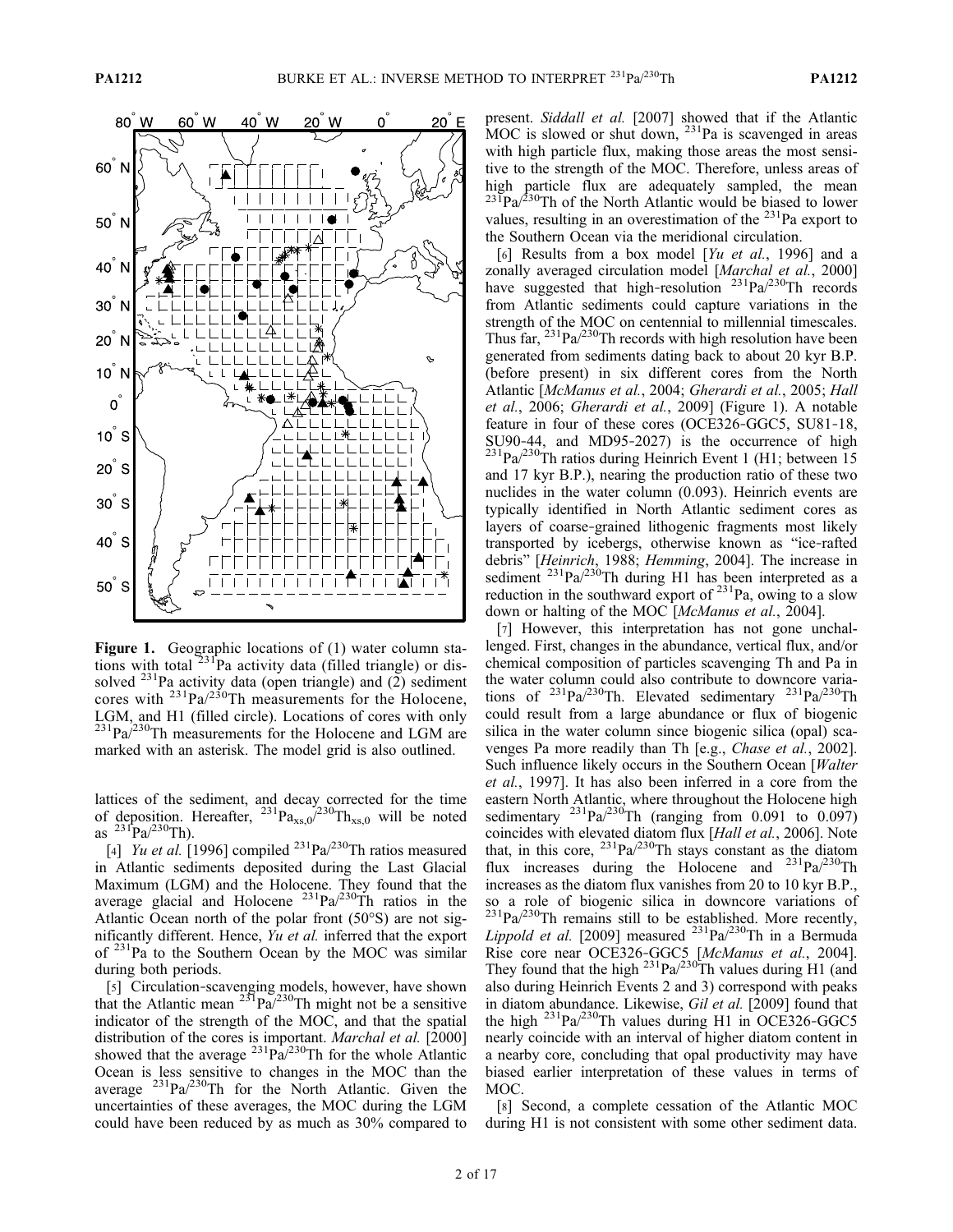Keigwin and Boyle [2008] reported "apparent ventilation ages" based on the difference in radiocarbon years between deep dwelling bivalves and coeval planktonic foraminifera picked from a sediment core near Bermuda. They found that the apparent ventilation age (assuming constant end‐member composition) was about 1000 years during H1, in contrast to that of about 1500 years during the LGM estimated from the  $14C$  age difference between bivalves and planktonic foraminifera. These results appear inconsistent with  $^{231}Pa^{230}Th$ records from the Bermuda Rise [McManus et al., 2004] if each proxy is interpreted strictly in terms of circulation:  $^{231}Pa^{230}Th$  ratios from the LGM are lower than those from H1, implying a more vigorous circulation during the LGM, whereas the apparent ventilation ages imply that the H1 circulation was more vigorous. Keigwin and Boyle explained the apparent inconsistency between the two proxy records by hypothesizing that the high <sup>231</sup>Pa/<sup>230</sup>Th observed during H1 result from high diatom (opal) fluxes, as apparently supported by diatom abundance data reported in subsequent work [Gil et al., 2009; Lippold et al., 2009]. Note that the issue of data consistency may not lie solely in reevaluating  $^{231}$ Pa/<sup>230</sup>Th (for a critical discussion of <sup>14</sup>C see, e.g., Wunsch [2003]).

[9] The debate about the paleoceanographic significance of  $23^{1}$ Pa/ $23^{0}$ Th data from Atlantic sediments is ongoing. For example, Gherardi et al. [2009] showed that similar depths in the North Atlantic Ocean display similar  $^{231}Pa^{230}Th$  at similar times, despite large differences in biogenic silica burial, and concluded that there were significant circulation changes during the deglaciation. Peacock [2010], however, questioned some aspects of this work, in particular the description of the modern MOC in the North Atlantic and the method of making composite vertical profiles of sediment <sup>231</sup>Pa/<sup>230</sup>Th for various time slices from widely distant cores. Gherardi et al. [2010] replied that the data assembled in their previous study can best and most simply be explained by changes in  $^{231}$ Pa export by the circulation. *Luo* et al. [2010] used a box model to argue that the relationship between sediment  $^{231}Pa^{230}Th$  at any given site and the meridional overturning circulation can be very complex. They claimed that constraining past changes in the MOC from 231Pa/230Th at one site is "impossible."

[10] Although past changes in particle composition may be an important control on sediment  $^{231}Pa^{230}Th$  [Hall et al., 2006; Gil et al., 2009; Lippold et al., 2009], these changes remain poorly understood. For example, most of the biogenic silica produced in the sunlit layers of the ocean is dissolved in the water column or near the seafloor [e.g., Nelson et al., 1995], suggesting that past changes in opal production may not be recorded in the sedimentary column. This state of affairs suggests that the interpretation of  $^{231}$ Pa/ $^{230}$ Th data from deep-sea sediments involve significant uncertainties.

[11] Here an inverse method is used to investigate how (in)consistent sediment  $^{231}Pa^{230}Th$  data for distinct time intervals of the recent geologic past are with the abyssal circulation in the modern Atlantic Ocean. Earlier interpretations of these data are extended in three significant ways: (1) a model of the three-dimensional circulation is used, which is shown to be compatible with hydrographic

observations and water column  $231$ Pa data, (2) earlier compilations of sediment  $^{231}Pa/^{230}Th$  data are extended for each interval, and (3) the uncertainties arising from both limited data coverage and incomplete understanding of scavenging are given formal consideration. Note, however, that the major particulate phases carrying Pa in the ocean (e.g., opal) constitute an important issue that is not addressed here [e.g., Siddall et al., 2005, and references therein].

[12] Our approach of data interpretation follows that of LeGrand and Wunsch [1995], Gebbie and Huybers [2006], and Marchal and Curry [2008]. First, an estimate of the modern circulation is obtained by combining observations with dynamical constraints. Second, the sediment data are adjusted to the modern circulation. If the adjustments to the data are generally larger than the data uncertainties, then compatibility of the sediment data with the modern circulation should be rejected.

[13] This paper is organized as follows. In section 2, the method used to estimate the abyssal circulation in the modern Atlantic Ocean and the sensitivity of the resulting solution to different assumptions are described. In section 3, a simple model of the transport of  $231$ Pa in the ocean is described. The consistency of water column <sup>231</sup>Pa data with our modern circulation estimate is tested. In section 4, the (in)compatibility of sediment  $^{231}Pa^{230}Th$  data for the Holocene, LGM, and H1 with the modern circulation and a hypothetical state of no flow is explored. The paleoceanographic implications of our results are discussed in section 5. Conclusions and perspectives follow in section 6.

# 2. Estimation of the Abyssal Circulation in the Modern Atlantic

### 2.1. Method

[14] An inverse method is used to provide an estimate of the abyssal circulation in the Atlantic Ocean, which is consistent with hydrographic data, observational estimates of volume transport at specific locations, and dynamical constraints. The model domain extends from 52°S to 60°N and from 1000 m to a maximum of 5000 m water depth (Figure 1). The model grid has a horizontal resolution of  $4^{\circ}$  × 4 $^{\circ}$  and a vertical resolution of 1000 m. The model bathymetry is derived by averaging bathymetric data from ETOPO2 (National Geophysical Data Center, National Oceanic and Atmospheric Administration, U.S. Department of Commerce, ETOPO2v2 Global Gridded 2‐minute Database, 2006, http://www.ngdc.noaa.gov/mgg/global/etopo2. html). Temperature, salinity, and pressure data from the hydrographic climatology of the World Ocean Circulation Experiment (WOCE [*Gourestki and Koltermann*, 2004]) are used to calculate in situ density at model grid points from the 1980 International Equation of State (note that model grid points coincide with points of the climatologic grid, so no interpolation is necessary). The standard deviations of temperature and salinity from WOCE climatology are propagated on the density uncertainty using a linear equation of state with  $\partial \rho / \partial T = -2 \times 10^{-4} \rho_0$  kg m<sup>-3</sup> °C<sup>-1</sup> ( $\rho_0 =$ 1028 kg m<sup>-3</sup>) and  $\sigma \rho / \partial S = 0.8$  kg m<sup>-3</sup>. For the error propagation, we assume no pressure error and no correlation between the temperature and salinity deviations.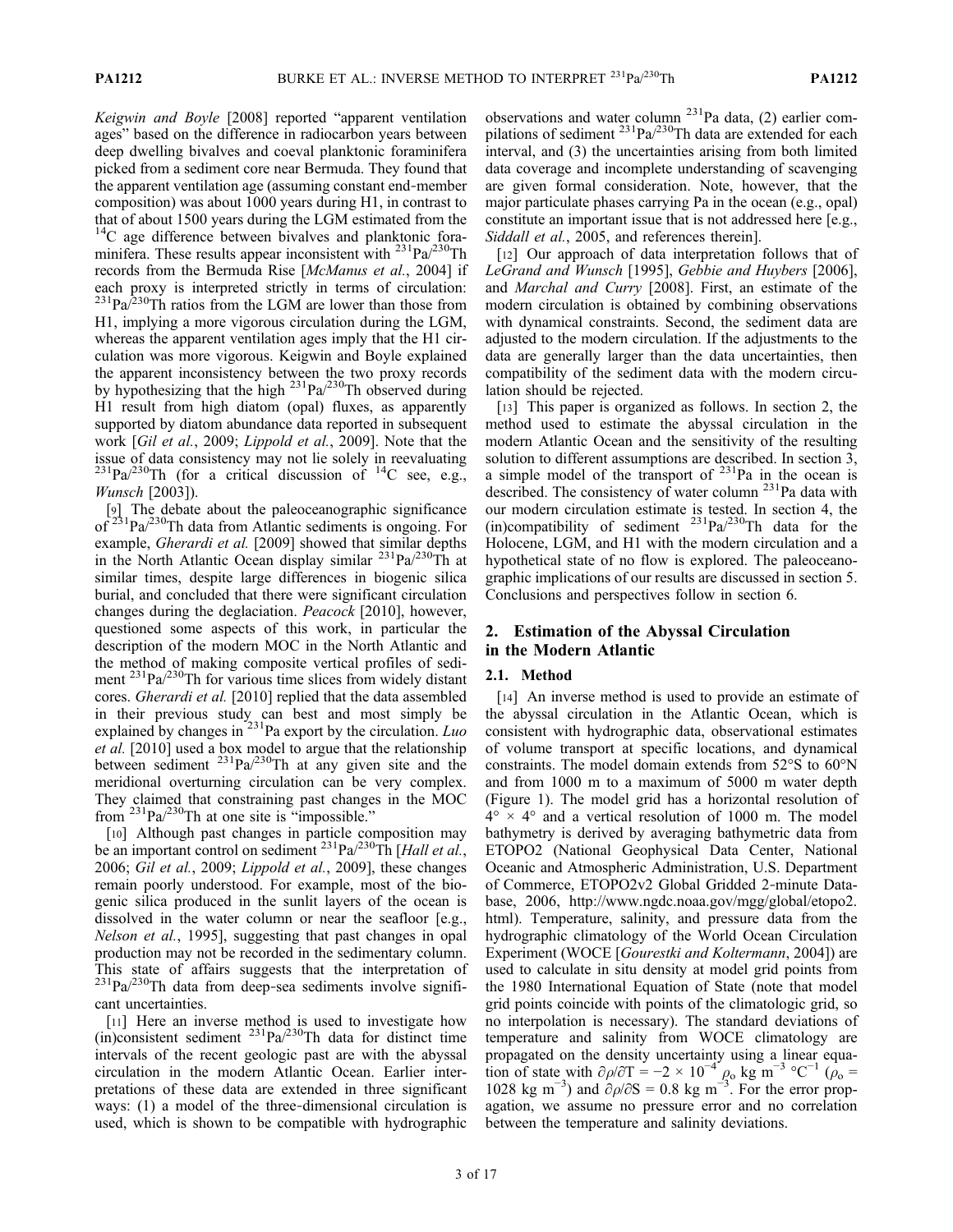Table 1. Prior Uncertainties to Estimate Modern Circulation

|                                                            | Uncertainty (Sv) |
|------------------------------------------------------------|------------------|
| Prior estimate of U, V, W                                  |                  |
| Volume conservation                                        | 0.01             |
| Thermal wind (V)                                           |                  |
| Thermal wind (U)                                           |                  |
| Linear vorticity balance                                   |                  |
| NADW transport along western<br>boundary                   |                  |
| Integrated meridional transport at<br>36°N, 24°N, 32°S     | 3                |
| AABW transport along western<br>boundary in South Atlantic |                  |

[15] To further constrain the circulation, we consider observational estimates of the volume transport of (1) North Atlantic Deep Water (NADW) along the western boundary between 1000–4000 m (amplitude of  $18 \pm 3$  Sv, where 1 Sv =  $10^6$  m<sup>3</sup> s<sup>-1</sup> [Schmitz and McCartney, 1993]); (2) Mediterranean Outflow Water (MOW) at 12°W, between 32°N–36°N and 1000–2000 m (amplitude of  $2 \pm 0.3$  Sv [Ochoa and Bray, 1991; Baringer and Price, 1997]); and (3) Antarctic Bottom Water (AABW) along the western boundary south of the equator between 4000–5000 m (amplitude of  $7 \pm 1$  Sv [Hogg et al., 1999; Zenk et al., 1999]). The model bathymetry was deepened to 5000 m at four locations to accommodate a continuous flow path for AABW (e.g., through the Vema Channel). These locations correspond to grid boxes centered at: (50°S, 50°W), (30°S, 38°W), (26°S, 38°W), and (26°S, 34°W). We also rely on observational estimates to constrain the integrated meridional volume transport below 1000 m at three different latitudes. At 36°N and 24°N, the integrated transport is constrained to  $-20 \pm 3$  Sv, and at 32°S it is constrained to  $-15 \pm 3$  Sv, where the negative values imply a transport to the south [Roemmich and Wunsch, 1985; Talley, 2003; Bryden et al., 2005].

[16] The dynamical constraints are the conservation of volume, the two thermal wind relationships, and the linear vorticity balance (see Appendix 1 in Text S1 in the auxiliary material).<sup>1</sup> The error for volume conservation is assumed to be 0.01 Sv, and the error for the thermal wind relationships and the linear vorticity balance is taken as 1 Sv. A summary of all of the prior uncertainties used to estimate the modern circulation can be found in Table 1. Note that the dynamical constraints are not imposed at all locations. The thermal wind relationships and the linear vorticity balance, which rely on the geostrophic approximation, are not prescribed between 4°S–4°N. Furthermore, the linear vorticity balance, which involves the meridional velocity, is not imposed at grid boxes with a meridional boundary or along the western boundary between 1000–4000 m.

[17] The modern circulation is estimated as a least squares solution which jointly satisfies the hydrographic data, the observational estimates of volume transport, and the dynamical constraints given their prior uncertainties [e.g., *Wunsch*, 1996]. A state vector,  $x$ , is introduced that consists of the volume transports (U, V, W) defined on the faces of the grid boxes in the zonal, meridional, and vertical directions. A prior estimate of the state,  $x<sub>o</sub>$ , is determined by solving the thermal wind equations for U and V using the gridded densities from WOCE climatology and assuming a level of no motion at either 3000 m (as assumed in the inversion of Martel and Wunsch [1993]) or at 4000 m (approximately the boundary between NADW and AABW in the Brazil Basin, a relatively well studied abyssal basin [e.g., Hogg and Owens, 1999; Morris et al., 2001]). If the local water depth is shallower than the assumed level of no motion, then the seafloor is taken as the level of no motion. After calculating U and V, W is obtained from volume conservation. The error covariance matrix of  $x<sub>o</sub>$  is defined as  $C_o = \langle (x - x_o)(x - x_o)^T \rangle$ , where brackets denote the expected value and superscript T denotes the transpose. The diagonal elements of  $C<sub>o</sub>$  are the variances of  $x<sub>o</sub>$ , and the off-diagonal elements are the error covariances. Thus, the diagonal elements of  $C<sub>o</sub>$  are the squares of the uncertainty for the prior estimates of the transports (U, V, W), that is,  $(1 \text{ Sv})^2$ (Table 1).

[18] A system of linear algebraic equations,  $Ax + \varepsilon_A = b$ , is derived from (1) the observational constraints on NADW transport along the western boundary and on the integrated meridional transport at 36°N, 24°N, and 32°S and (2) the finite difference forms of the dynamical equations. The matrix  $\vec{A}$  includes the coefficients arising from the discretization of these differential equations on the model grid and the vector  $\boldsymbol{b}$  includes the climatologic densities at the corners of the grid boxes. The error covariance matrix for this system is  $C_A = \langle (Ax - b)(Ax - b)^T \rangle$ . Thus, the diagonal elements of  $C_A$  are the squares of the uncertainties of the dynamical constraints (Table 1).

[19] Our problem is to find an estimate of  $x$  (i.e., a circulation) that satisfies both the observations and the dynamical constraints given their respective uncertainties. This estimate is provided by the minimum of the objective function:

$$
J = (x - x_o)^T C_o^{-1} (x - x_o) + (Ax - b)^T C_A^{-1} (Ax - b).
$$
 (1)

The first contribution to J represents the deviations from the prior estimate of the circulation. The second contribution represents the deviations from the observational estimates of volume transport and the deviations from the dynamical equations. Each contribution is weighted by its corresponding error covariance matrix. Here it is assumed that both  $C<sub>o</sub>$  and  $C<sub>A</sub>$  are diagonal, that is, there are no error covariances. If off-diagonal elements were retained in  $C<sub>o</sub>$ and  $C_A$ , the circulation estimate would be different (e.g., positive error correlations in  $C<sub>o</sub>$  could lead to the estimation of more uniform distributions of U, V, and W).

[20] To find a minimum of J, the gradient  $\frac{\partial J}{\partial x}$  is set to zero, which leads to the system of linear algebraic equations

$$
(C_o^{-1} + A^T C_A^{-1} A)\tilde{x} = C_o^{-1} x_o + A^T C_A^{-1} b.
$$
 (2)

Equation (2) is solved for  $\tilde{x}$  using LU decomposition. The vector  $\tilde{x}$  is the state estimate (circulation) at the minimum, that is, the solution of our problem. The uncertainty or error

<sup>&</sup>lt;sup>1</sup>Auxiliary materials are available in the HTML. doi:10.1029/ 2010PA002022.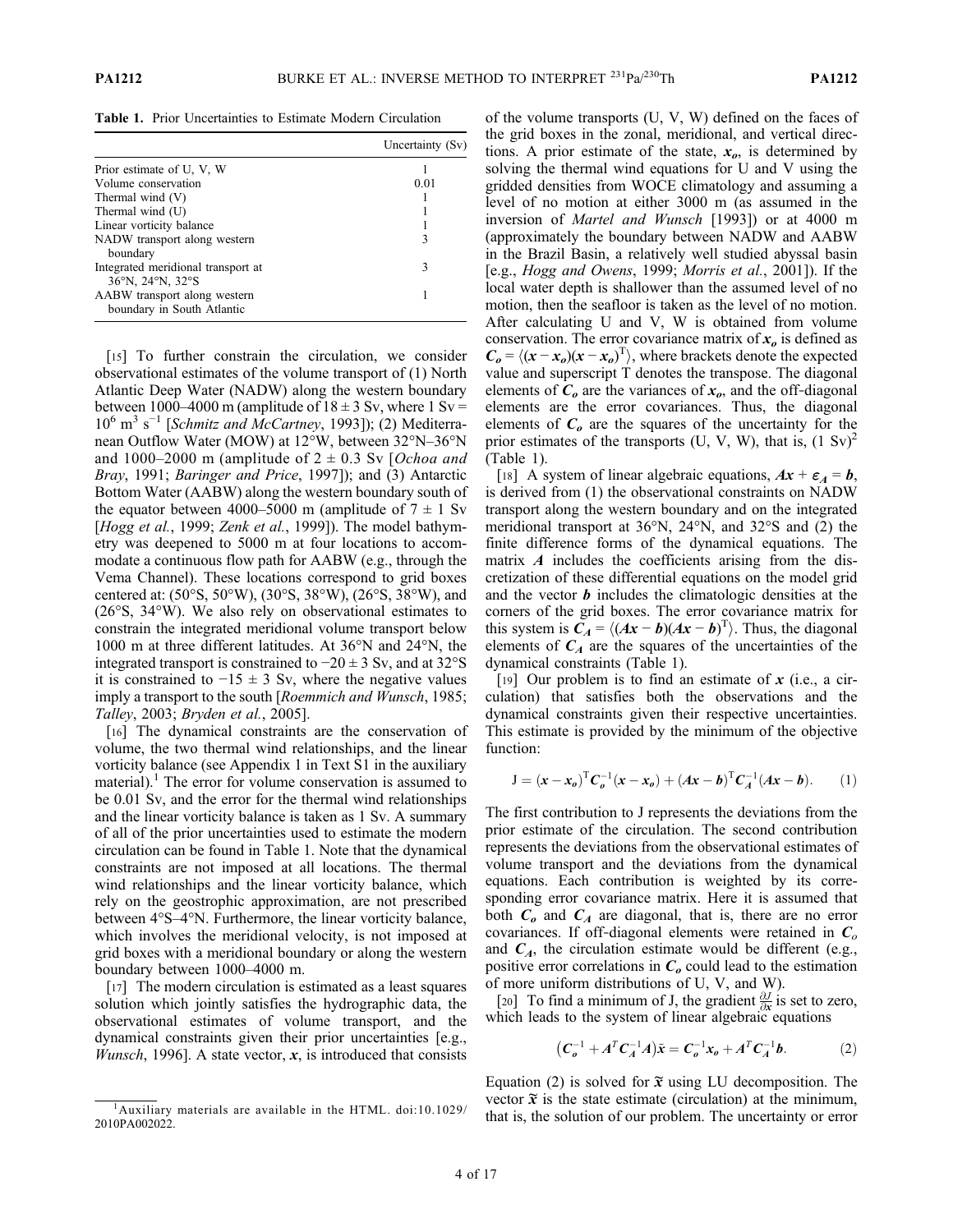| Latitude       | Prior       | Posterior Transport | Posterior Transport |
|----------------|-------------|---------------------|---------------------|
|                | Transport   | With Prior LNM      | With Prior LNM      |
|                | (Sv)        | at 3000 $m^a$ (Sv)  | at 4000 $m^a$ (Sv)  |
| $36^{\circ}$ N | $-20 \pm 3$ | $-20 \pm 8$         | $-23 \pm 8$         |
| $24^{\circ}$ N | $-20 \pm 3$ | $-17 \pm 8$         | $-17 \pm 8$         |
| 32°S           | $-15 \pm 3$ | $-7 \pm 7$          | $-7 \pm 7$          |

Table 2. Integrated Meridional Transports for the Modern Circulation Estimates

<sup>a</sup>Posterior uncertainties are larger than the prior uncertainties because they are calculated from the individual transport uncertainties along the latitude line.

covariance matrix of the solution,  $\mathbf{C} = \langle (\mathbf{x} - \widetilde{\mathbf{x}})(\mathbf{x} - \widetilde{\mathbf{x}})^T \rangle$ , is calculated by

$$
\mathbf{C} = \left(\mathbf{E}^{\mathrm{T}}\mathbf{E}\right)^{-1}\mathbf{E}^{\mathrm{T}}\mathbf{C}_{o\mathbf{A}}\mathbf{E}\left(\mathbf{E}^{\mathrm{T}}\mathbf{E}\right)^{-1} \tag{3}
$$

where  $E = \begin{bmatrix} I \\ A \end{bmatrix}$  is a partitioned matrix, I is the identity matrix, and  $\overrightarrow{C_{oA}} = \begin{pmatrix} C_o & 0 \\ 0 & C_A \end{pmatrix}$ .

## 2.2. Results

[21] We find that the circulations estimated with a prior level of no motion (LNM) at 3000 m or 4000 m are both consistent with hydrographic observations and dynamic constraints, given the uncertainties. For the solution with prior  $LNM = 3000$  m, less than 5% of the elements of the state vector (U, V, W) differ from their prior values by more than two standard deviations (for easier reference these deviations are symbolically noted as  $\sqrt{C_0}$ ) (Figure S1a in the auxiliary material). Likewise, less than 5% of the residuals in the dynamical constraints differ from zero by more than  $\pm 2\sqrt{\overline{C}_A}$  (Figure S1b). For the solution with prior LNM = 4000 m, similar results hold, although the largest normalized residuals  $(\tilde{x} - x_0)/\sqrt{C_0}$  and  $(A\tilde{x} - b)/\sqrt{C_4}$  are greater than for the solution with prior  $LNM = 3000$  m (not shown). Both the solutions with prior  $LNM = 3000$  m and 4000 m have posterior estimates of integrated meridional transports at 36°N, 24°N, and 32°S that are consistent with prior estimates (Table 2). Based on these results, only the solution (circulation) with prior  $LNM = 3000$  m is chosen for the remainder of our study.

### 2.2.1. Circulation With Prior LNM at 3000 m

[22] Some elements of the estimated circulation with prior LNM at 3000 m are worth mentioning (Figures 2 and 3). The three upper layers of the model (1000–2000 m, 2000– 3000 m, and 3000–4000 m) include a strong western boundary current (NADW). There are also intense zonal transports in the South Atlantic, which are associated with large meridional gradients of density. Additionally, the deepest layer shows a distinct northward flow along the western boundary in the Brazil Basin (AABW).

[23] The posterior uncertainties for the horizontal circulation between 2000–3000 m and 4000–5000 m are shown in Figures S2 and S3 in the auxiliary material. As expected, the posterior uncertainties are smaller than the prior uncertainties (Table 1). However, they remain comparable to the transport amplitudes in the interior (east of the western boundary), which are generally of the order of 1 Sv. The

transports that are the best determined are along the western boundary between 1000–4000 m and in the southern South Atlantic, where transport amplitudes can reach up to 15 Sv in the shallowest layer (between 1000–2000 m). The integrated meridional transports at 36°N and 24°N are also relatively well determined (Table 2).

### 2.2.2. Sensitivity to Uncertainties

[24] The modern circulation is here estimated with different assumptions about the uncertainty for the prior state  $(C<sub>o</sub>)$ . The uncertainty for the individual transports (U, V, W) is decreased from 1 Sv to 0.1 Sv and then to 0.01 Sv. We find that the decrease in uncertainty results in larger residuals for the observations and the dynamical equations, even though the fraction of residuals larger than  $2\sqrt{C_{o}}$  (in absolute magnitude) remains less than 5% (Table 3). For an uncertainty of 0.01 Sv, the integrated flow at 24°N and 36°N is reduced in amplitude, and the flow at 32°S is northward (Table 3). The decrease in meridional transport amplitude results from the increased confidence in the prior circulation, which is determined by the density differences via the thermal wind relationships. These density differences are



Figure 2. Horizontal circulation between 2000 and 3000 m (solution with prior LNM at 3000 m). Red vectors are volume transports, with a maximum transport of about 8.1 Sv. The blue line is the 1000 m isobath. The grid is the model grid.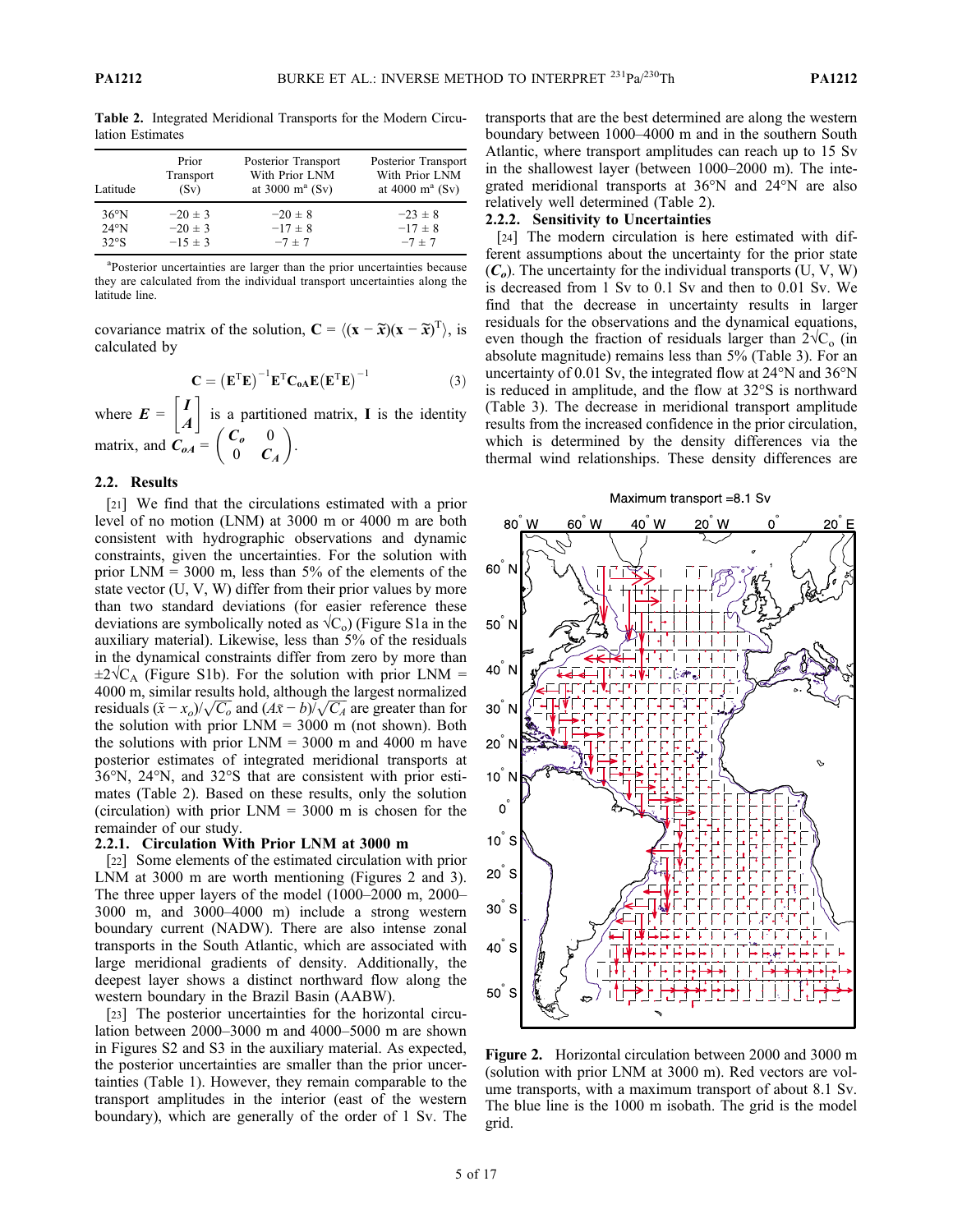

Figure 3. Same as Figure 2 but for circulation between 4000–5000 m.

very small at most locations, especially in the interior of the basin, which results in small volume transports.

[25] The modern circulation is then estimated with different assumptions about the uncertainty in the dynamical constraints  $(C_A)$ . The uncertainty of the geostrophic approximation (thermal wind relationships and linear vorticity balance) is reduced from 1 Sv to 0.1 Sv and then to 0.01 Sv. As this uncertainty is decreased, the fraction of residuals greater than  $2\sqrt{C_A}$  increases (Table 4). As the uncertainty for geostrophy decreases to 0.01 Sv, the integrated meridional transports decrease in amplitude (Table 4). The decreased uncertainty in geostrophy places a greater emphasis on the small density gradients in the interior of the basin, thus resulting in reduced meridional transport.

[26] Given the difficulty in providing error estimates for the prior circulation  $(C_0)$  and for geostrophic dynamics in the abyssal ocean  $(C_A)$ , the quantitative elements of our solution should be interpreted with caution. Such a solution, however, will be useful for examining the (in)consistency with the modern circulation of  $^{231}$ Pa observations from the water column and  $^{231}Pa/^{230}Th$  observations from the sediment.

# 3. Analysis of Water Column<sup>231</sup>Pa Data

## 3.1. Data

 $_{23}$ [27] Measurements of dissolved, particulate, and total  $_{23}$ [Pa activity in the abyssal Atlantic Ocean (water depths) greater than or equal to 1000 m) are compiled (Table 5). According to our compilation, dissolved, particulate, and total  $^{231}$ Pa activity have been measured on water samples collected at 23, 12, and 18 stations, respectively. Our compilation comprises a total number of 236 measurements of dissolved or total 231Pa activity at 32 stations, where the number of measurements per station ranges from 2 to 14. The data coverage is poor and uneven (Figure 1).

### 3.2. Advection‐Scavenging Model

[28] In order to gauge the (in)consistency of water column  $23^{1}$ Pa data with a given circulation state, a model describing the behavior of  $23^{18}$ Pa in the ocean is necessary. Here, the reversible exchange model [Nozaki et al., 1981; Bacon and Anderson, 1982] is extended to include the effect of advection of  $231\bar{P}a$  by the circulation. Thus, the governing equations for dissolved  $([Pa]_d)$  and particulate  $^{231}$ Pa activity  $([Pa]_p)$  in the ocean are

$$
\vec{u} \cdot \nabla [Pa]_d = \beta_{231} + k_d [Pa]_p - k_a [Pa]_d + \varepsilon_d \tag{4}
$$

and

$$
\vec{u} \cdot \nabla [Pa]_p + w \frac{\partial [Pa]_p}{\partial z} = k_a [Pa]_d - k_d [Pa]_p + \varepsilon_p, \tag{5}
$$

respectively. Here  $\vec{u}$  is the fluid velocity,  $\beta_{231} = 2.4 \times$  $10^{-3}$  dpm m<sup>-3</sup> y<sup>-1</sup> is the production of <sup>231</sup>Pa from radioactive decay of <sup>235</sup>U [Scholten et al., 1995],  $k_d$  ( $k_a$ ) is the desorption (adsorption) rate constant for <sup>231</sup>Pa off/onto particles,  $w$  is the sinking velocity of particles that participate in scavenging of Pa, and  $(\varepsilon_d, \varepsilon_p)$  are errors stemming from various approximations in equations (4) and (5). Summing (4) and (5) gives a governing equation for the

Table 3. Sensitivity Tests on the Uncertainty in the Prior Circulation

| Prior Uncertainty<br>in $U, V, W(Sv)$ | Adjustments of U.V.W Greater<br>Than or Less Than $2\sqrt{C_0}$ (%) | Linear Constraint<br>Residuals Greater Than<br>or Less Than $2\sqrt{C_A}$ (%) | Posterior Transport<br>at $36^{\circ}$ N (Sv) | Posterior Transport<br>at $24^{\circ}$ N (Sv) | Posterior Transport<br>at $32°S(Sv)$ |
|---------------------------------------|---------------------------------------------------------------------|-------------------------------------------------------------------------------|-----------------------------------------------|-----------------------------------------------|--------------------------------------|
|                                       | 0.9                                                                 | L.)                                                                           | $-20 \pm 8$                                   | $-17 \pm 8$                                   | $-7 \pm 7$                           |
| 0.1                                   | 1.1                                                                 | 3.3                                                                           | $-15 \pm 2$                                   | $-10 \pm 1$                                   | $3 \pm 1$                            |
| 0.01                                  |                                                                     | 3.3                                                                           | $-8 \pm 0.5$                                  | $-3 \pm 0.2$                                  | $9 \pm 0.2$                          |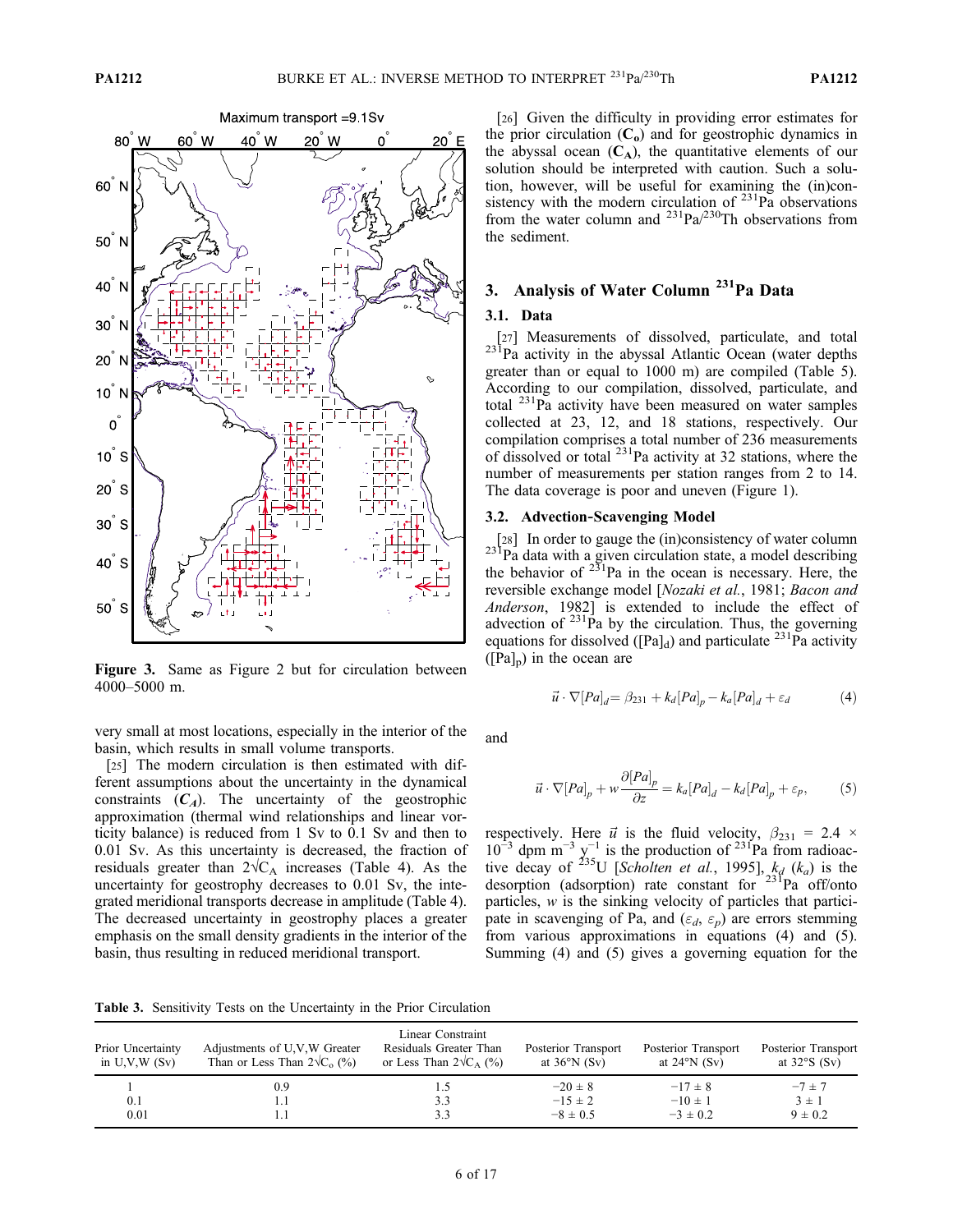| Uncertainty (Sv) | Adjustments of U,V,W Greater<br>Than or Less Than $2\sqrt{C_0}$ (%) | Linear Constraint<br>Residuals Greater Than<br>or Less Than $2\sqrt{C_A}$ (%) | Posterior Transport<br>at $36^{\circ}$ N (Sv) | Posterior Transport<br>at $24^{\circ}$ N (Sv) | Posterior Transport<br>at $32°S(Sv)$       |
|------------------|---------------------------------------------------------------------|-------------------------------------------------------------------------------|-----------------------------------------------|-----------------------------------------------|--------------------------------------------|
| 0.1<br>0.01      | 0.9<br>5.6<br>6.6                                                   | د.،<br>2.8<br>8.4                                                             | $-20 \pm 8$<br>$-17 \pm 7$<br>$-16 \pm 7$     | $-17 \pm 8$<br>$-13 \pm 6$<br>$-13 \pm 6$     | $-7 \pm 7$<br>$-0.8 \pm 5$<br>$-0.1 \pm 5$ |

Table 4. Sensitivity Tests on the Uncertainty in the Geostrophic Approximation

activity of total <sup>231</sup>Pa,  $[Pa] = [Pa]_d + [Pa]_p$ . Introducing the partition parameter  $k_{Pa} = [Pa]_p/[Pa]$ , this equation becomes

$$
\vec{u} \cdot \nabla [Pa] + w \frac{\partial}{\partial z} ([Pa]k_{Pa}) = \beta_{231} + \varepsilon. \tag{6}
$$

Thus, the transport of total  $^{231}$ Pa by advection and sinking particles is balanced locally by the production of  $^{231}$ Pa from the radioactive decay of  $2^{35}$ U within an error  $\varepsilon$ .

#### 3.3. Scavenging Parameters

[29] The advection-scavenging model (6) includes two parameters (w and  $k_{Pa}$ ). The sinking velocity (w) is based on published estimates determined from the vertical distribution of particulate 230Th measured at stations in the Indian and Atlantic oceans [Krishnaswami et al., 1976; Krishnaswami et al., 1981; Rutgers van der Loeff and Berger, 1993; Scholten et al., 1995; Venchiarutti et al., 2008]. A value of 750 m  $yr^{-1}$  is assumed. Whereas this choice is somewhat arbitrary, it is within the range of values (300–900 m  $yr^{-1}$ ) reported in these studies.

[30] The partitioning of Pa between particulate and dissolved forms (as expressed by  $k_{Pa} = [Pa]_p/[Pa]$ ) is expected to vary in the ocean owing to variations in particle concentration and particle composition. Consider the defining relation

$$
\frac{[Pa]_p}{[Pa]} \equiv K_d C_p,\tag{7}
$$

where  $C_p$  is the concentration of particles (mass of particles/ mass of seawater) and  $K_d$  is a "pseudo-Kd" partition coefficient [*Chase et al.*, 2002]. Our knowledge about the distribution of suspended particulate matter at abyssal depths in the Atlantic Ocean stems primarily from direct measurements by filtration [e.g., *Brewer et al.*, 1976] or from observations of light scattering or attenuation [e.g., Biscaye and Eittreim, 1977]. Whereas optical measurements are more abundant, uncertainties remain in their conversion to particle concentration [e.g., Bishop, 1999, and references therein]. Nevertheless, both direct and optical measurements indicate that the bottom waters of the western Atlantic generally exhibit large turbidity levels (bottom nepheloid layer) [Brewer et al., 1976; Biscaye and Eittreim, 1977]. Optical observations reveal that turbidity is particularly elevated near the western boundary [Biscaye and Eittreim, 1977].

[31] Based on these observations, we assume that the fraction of <sup>231</sup>Pa in particles ( $k_{Pa}$ ) is larger near the western boundary than in the interior. The  $k_{Pa}$  value assigned at grid boxes adjacent to the western boundary is based on paired measurements of particulate and total <sup>231</sup>Pa activity ( $k_{Pa}$ ) within 300 m of the seafloor at three stations within the domain: (58.19°N, 50.87°W) [Moran et al., 2002], (44.48°S, 10.46°E) [Rutgers van der Loeff and Berger, 1993], and (33°S, 40°W) [Moran et al., 2001] (Figure S4a). At each of these stations,  $k_{Pa}$  measured within 300 m of the seafloor is much larger than values measured at shallower depths, which likely results from higher concentration of suspended particles in the bottom nepheloid layer. Here  $k_{Pa}$  in the western boundary is set equal to 0.12, which is the average  $k_{Pa}$  measured within 300 m of the seafloor at these stations.

[32] To constrain  $k_{Pa}$  east of the western boundary, we consider again paired measurements of particulate and total <sup>231</sup>Pa activity in the water column. Paired measurements from 12 stations in the Atlantic Ocean do not reveal a general dependence of  $k_{Pa}$  on depth below 1000 m (Figure S4a). A statistical test based on a rank correlation coefficient [e.g., Kendall and Gibbons, 1990] indicates no significant monotonic variation of  $k_{Pa}$  with depth (all p values greater than 0.05), with the exception of three stations with a significant increase (58.19°N, 50.87°W; 0.59°S, 20.03°W; 17°S, 25°W) and one with a significant decrease (25°S, 3.48°E). On the other hand, the depth-averaged  $k_{Pa}$  at stations where paired  $^{231}$ Pa data are available do suggest a latitudinal dependence, with higher values occurring south of 40°S (Figure S4b). The high values of  $k_{Pa}$  observed at four stations south of this latitude likely reflect the presence of biogenic opal [e.g., Walter et al., 1997, 2001]. Here, in the abyssal region east of the western boundary and south of 40 $\degree$ S,  $k_{Pa}$  is set equal to 0.08, which is the average  $k_{Pa}$  for these stations (n = 10). In the abyssal region east of the western boundary and north of 40°S,  $k_{Pa}$  is set equal to 0.02, which is the average  $k_{Pa}$  for stations north of this latitude ( $n = 53$ ). Clearly, more paired <sup>231</sup>Pa measurements are needed to better constrain spatial variations of  $k_{Pa}$  in the Atlantic Ocean, especially in the northern hemisphere where such measurements are critically lacking.

[33] Finally, the error term  $(\varepsilon)$  in the governing equation for total  $^{231}$ Pa (6) should not be negligible as it accounts for

Table 5. Measurements of Water Column <sup>231</sup>Pa Activity Used in This Study

| Reference                                  | <b>Dissolved</b> | Particulate | Total |
|--------------------------------------------|------------------|-------------|-------|
| Rutgers van der Loeff and Berger<br>[1993] | X                | X           | X     |
| Moran et al. [2001, 2002]                  | X                | X           | X     |
| Scholten et al. [2008]                     |                  | X           | X     |
| Luo et al. [2010]                          | X                |             |       |
| R. Francois (unpublished data, 2005)       | X                |             |       |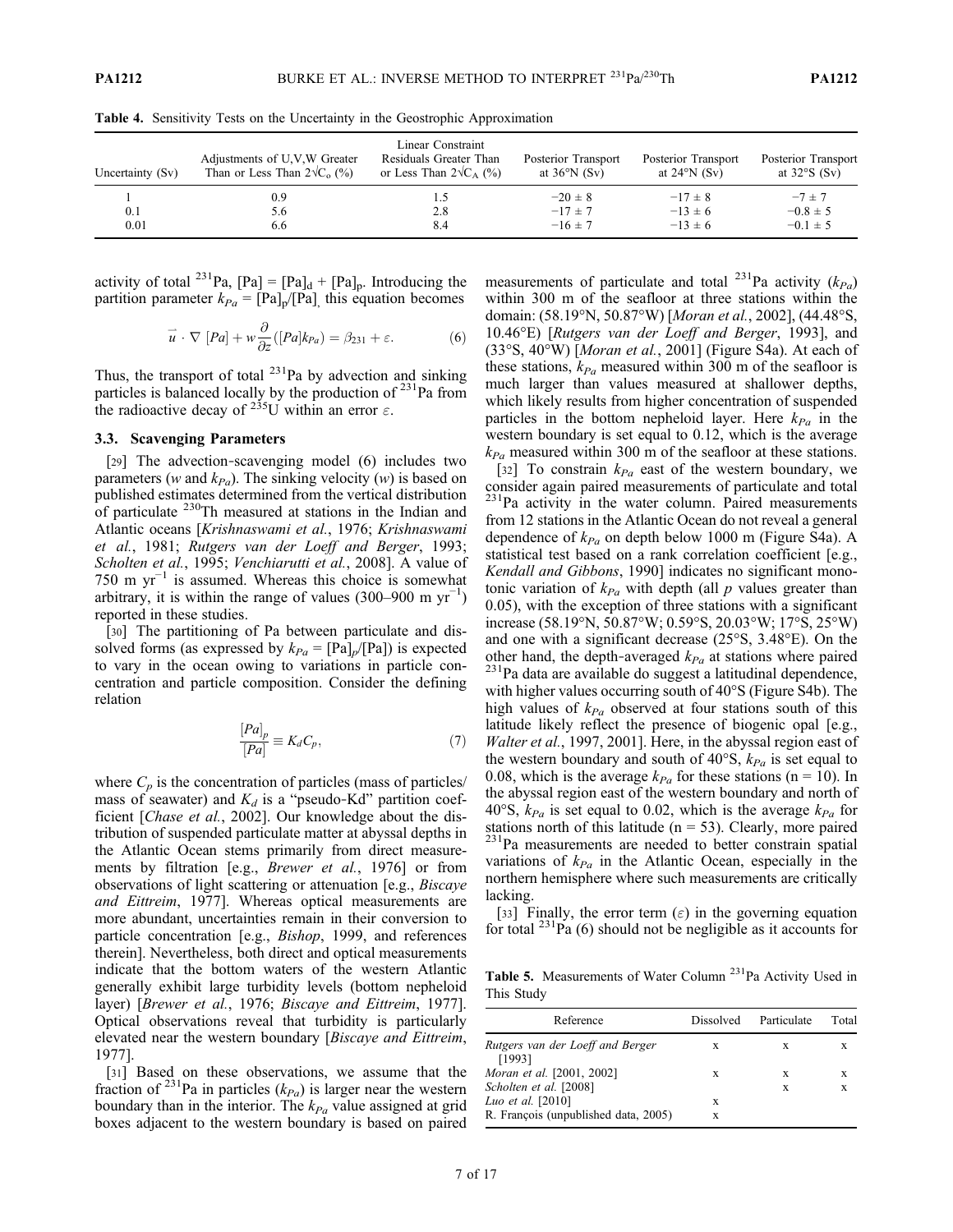various approximations in (6), such as the assumption of steady state, the omission of mixing by eddies, and the assumptions of the reversible exchange model. The lack of an explicit representation by eddy mixing [see also LeGrand and Wunsch, 1995; Huybers et al., 2007; Marchal and Curry, 2008] and other model limitations are discussed in section 5.3. In order to account for the significant uncertainties in (6), it is assumed that  $\varepsilon$  can be of the same order as the production rate  $\beta_{231}$ . Since <sup>231</sup>Pa production appears as a first‐order term in the basin‐scale balance of the tracer [e.g., Yu et al., 1996], this assumption is likely conservative.

## 3.4. Inverse Method

[34] An inverse method identical to that employed in section 2.2 is used to determine how (in)consistent water column measurements of total  $^{231}$ Pa activity, [Pa], are with (1) our modern circulation estimate and (2) a hypothetical state of no flow (with no advection). A system of linear algebraic equations,  $Gx + \epsilon_G = h$ , is derived from the finite difference form of equation (6) (see Appendix 1 in Text S1), where  $G$  includes the coefficients arising from the discretization of  $(6)$ , x is the state vector with [Pa] at the grid box centers, **h** is a source term proportional to  $\beta_{231}$ , and  $\epsilon_G$ is an error. For consistency test  $1, G$  includes the individual volume transports (U,V,W) estimated in section 2.2 (with a prior LNM = 3000 m), whereas for 2,  $\boldsymbol{G}$  is constructed with  $U = V = W = 0$ . For both cases,  $C_G = \langle (Gx - h)(Gx - h)^T \rangle$  is taken as diagonal (no error covariances).

[35] An objective function of the same form as equation (1) is minimized, leading again to a linear problem of the type in equation (2). Here the vector  $x<sub>o</sub>$  includes a prior estimate of the distribution of [Pa] in the deep Atlantic ([Pa] at the center of model grid boxes), and  $C_o = \langle (x - x_o)(x - x_o)^T \rangle$  is the error covariance matrix for this estimate. Both  $x_0$  and  $C_0$ are determined from water column [Pa] data at 32 stations in the Atlantic Ocean (Figure 1) using objective mapping [e.g., Bretherton et al., 1976]. At some of these stations, only  $[Pa]_d$  has been measured (Figure 1, open triangles). They are converted to [Pa] assuming the average  $k_{Pa} = 0.03$  (n = 61) determined from all available paired <sup>231</sup>Pa observations in the deep Atlantic (section 3.3). Although a spatially varying  $k_{Pa}$  would be more appropriate, the average  $k_{Pa}$  is used here for simplicity given the small correction (i.e., most  $231$ Pa is present in dissolved form). Three parameters are required for objective mapping: a horizontal scale  $(L_H)$  measuring the covariance between [Pa] at different geographic locations, a vertical scale  $(L_z)$  measuring the covariance between [Pa] at different depths, and the maximum variance of [Pa] at locations infinitely far from data locations  $(r_0)$  [Marchal et al., 2007]. Here we assume that the covariance between [Pa] at two locations drops exponentially with  $L_H$  = 10<sup>6</sup> m and  $L_Z$  =  $10<sup>3</sup>$  m, which are comparable to values assumed in earlier work for mapping the distribution of <sup>230</sup>Th [Marchal et al., 2007]. The maximum variance is set equal to 0.017 (dpm  $(m^{-3})^2$ , which is the variance of [Pa] measurements in the deep Atlantic (Table 5).

[36] The objective mapping of [Pa] based on these parameter values is assessed a posteriori by comparing the mapped [Pa] at data locations with the measured [Pa] (Figure S5). We find that all of the mapped [Pa] values are within two standard deviations of the measured values, indicating that the mapping is consistent with the existing set of water column [Pa] data. Note that far from data locations the mapped [Pa] tends to the average of the [Pa] measurements and its uncertainty tends to the relatively large value  $\sqrt{r_0}$ . Thus far from data locations, the mapping leads to considerable smoothing (with large uncertainties in mapped [Pa]) and does not elucidate high tracer gradients which may be present in reality.

[37] The objectively mapped distributions of [Pa] and of its uncertainty in the deep Atlantic  $(z = 1500 \text{ m})$  are displayed in Figure 4. There is a general increase in [Pa] from north to south (Figure 4a). Zonal variations in [Pa] are present as well, in particular in the South Atlantic where measurements in the Angola and Cape basins [Scholten et al., 2008] appear particularly large. As expected, the uncertainties in [Pa] are smallest near data locations and increase with distance from these locations (Figure 4b).

[38] Our analysis of [Pa] data in the deep Atlantic requires knowledge of [Pa] near the open lateral boundaries (52°S; 60°N; 20°E for latitudes south of 40°S; and at 12°W between 32°N–36°N for MOW) and the upper boundary  $(z = 1000 \text{ m})$ ; such requirement arises from the definition of [Pa] at the center of grid boxes (see Appendix 1 in Text S1). The [Pa] values near the lateral boundaries are derived from objective mapping as described above. The activity of total  $^{231}$ Pa at 500 m is estimated from [Pa] measurements in the upper 1000 m in the Atlantic Ocean. These measurements suggest a linear trend with depth (not shown), consistent with a reversible exchange with particles. A linear regression of these data with depth gives a slope of  $(2.14 \pm 0.35) \times$  $10^{-4}$  dpm m<sup>-4</sup> and an intercept of (0.057 ± 0.016) dpm m<sup>-3</sup>  $(n = 32)$ . The [Pa] value at 500 m obtained from this regression is  $0.164$  dpm m<sup>-3</sup>, which provides the upper boundary condition.

[39] Finally, the uncertainty in the discretized form of the advection‐scavenging model is set equal to the production rate of  $^{231}$ Pa integrated over the volume of the grid box, that is,  $\sqrt{C_G} = \beta_{231} V$ , which is equal to about 10<sup>4</sup> dpm s<sup>-1</sup>. As stipulated above, this assumption is probably conservative. The sensitivity of the results to the boundary condition at  $z =$ 500 m and to the assumptions about objective mapping  $(L_H,$  $L_z$ ,  $r_0$ ) is examined in section 3.5.

### 3.5. Results

[40] The (in)consistency of the water column [Pa] data with the two circulation schemes (modern circulation and state of no flow) is measured by the normalized adjustment or residual,  $(\tilde{x} - x_o)/\sqrt{C_o}$ , at the grid points near data locations ( $n = 83$ , where n is the number of grid points near [Pa] data). These adjustments are nondimensional and represent the deviations from the original, objectively mapped [Pa] values  $(x<sub>o</sub>)$  divided by the standard deviations of these values ( $\sqrt{C_0}$ ). Thus an adjustment of +2 $\sqrt{C_0}$  (−2 $\sqrt{C_0}$ ) at a given location means that the  $231$ Pa activity at that location as estimated by objective mapping must be increased (decreased) by two times its standard deviation to be consistent with the circulation scheme.

[41] We find that 8% of [Pa] values near data locations are modified by more than  $2\sqrt{C_0}$  to reach consistency with the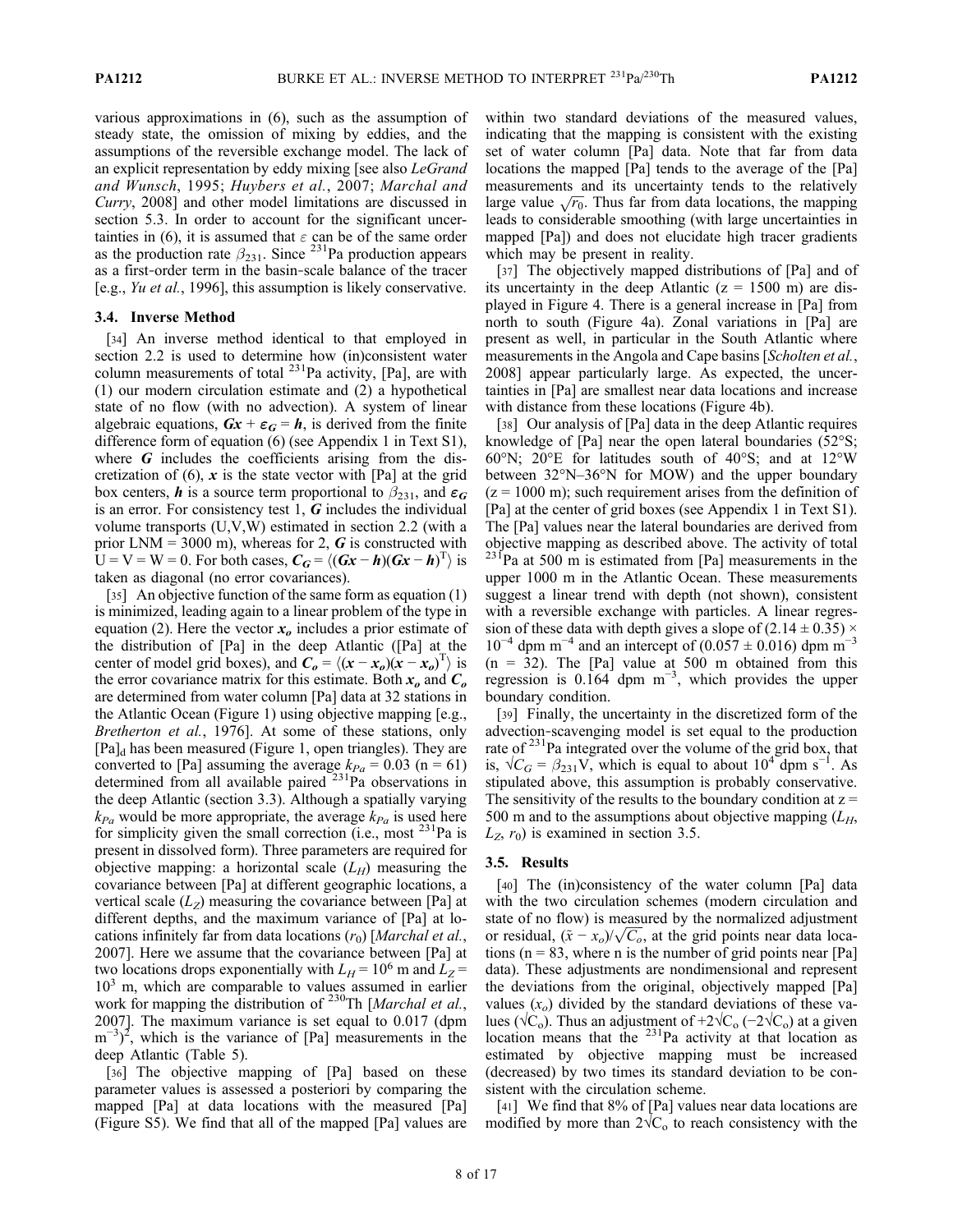

modern circulation, as compared to 34% for the state of no flow (Figure 5). The [Pa] adjustments needed to comply with the modern circulation show a geographic pattern. All six of the negative residuals which are more negative than  $-2\sqrt{C_0}$  occur in the eastern South Atlantic (Figure 1). As mentioned above, compared to other locations in the Atlantic Ocean, [Pa] measurements from the eastern South Atlantic [Scholten et al., 2008] have the highest values (Figure 4a). Strong negative adjustments are needed to bring these measurements into consistency with our estimate of the modern circulation.

[42] The adjustments needed to bring the [Pa] values near data locations into consistency with the modern circulation are skewed toward negative, with an average residual of −0.51. When the measurements from the eastern South Atlantic [Scholten et al., 2008] are excluded from the analysis, the average residual becomes −0.16. In contrast, the adjustments to a state of no flow (average  $= 1.24$  considering all measurements) show a strong positive bias that increases with depth. Positive residuals imply that the [Pa] observations are too low to be explained without advection. The positive bias is expected because a reversible exchange of 231Pa without any advection would require a linear increase of [Pa] with depth, that is, relatively large [Pa] in deep water. In the modern Atlantic, [Pa] in deep water is generally lower than predicted by pure reversible exchange, and this offset is larger at greater depths [e.g., Moran et al., 2002; Luo et al., 2010]. Thus, large positive adjustments in deep water (increases in the objectively mapped [Pa] data) are generally needed to bring the water column [Pa] data into consistency with a state of no flow.

[43] The above results appear to be essentially independent of the boundary value of [Pa] at 500 m water depth. Increasing (decreasing) [Pa] at 500 m by a factor of two results in only 7% (12%) of the [Pa] values near data locations being modified by more than  $2\sqrt{C_0}$  to reach consistency with the modern circulation, as compared to 61% (37%) for the state of no flow.

[44] On the other hand, the above results are sensitive to some of the parameters assumed in the objective mapping of [Pa] in the Atlantic Ocean. Generally, it is expected that lower values of  $(L_H, L_Z)$  and higher values of  $r_0$  lead to higher uncertainties in the mapped distribution. Consider first the variance  $r_0$ , which above was set equal to the variance of the [Pa] measurements in the Atlantic Ocean. If  $r_0$  is taken instead as half of the range of these measurements, only 2 out of the 83 [Pa] values (2%) near data locations need to be modified by more than  $2\sqrt{C_{o}}$  to comply with our modern circulation estimate, compared to only 10 out of 83 (12%) for the state of no flow (if  $r_0$  is equal to the variance in [Pa] measurements, we found that those numbers are 7

**Figure 4.** (a) Distribution of total  $^{231}$ Pa activity, [Pa], at 1500 m water depth determined by objective mapping. Contour interval is  $0.04$  dpm m<sup>-3</sup>. (b) Distribution of the uncertainty of [Pa] (dpm m<sup>-3</sup>) at 1500 m water depth determined by objective mapping. Contour interval is  $0.01$  dpm m<sup>-3</sup>. Station locations are indicated by dots.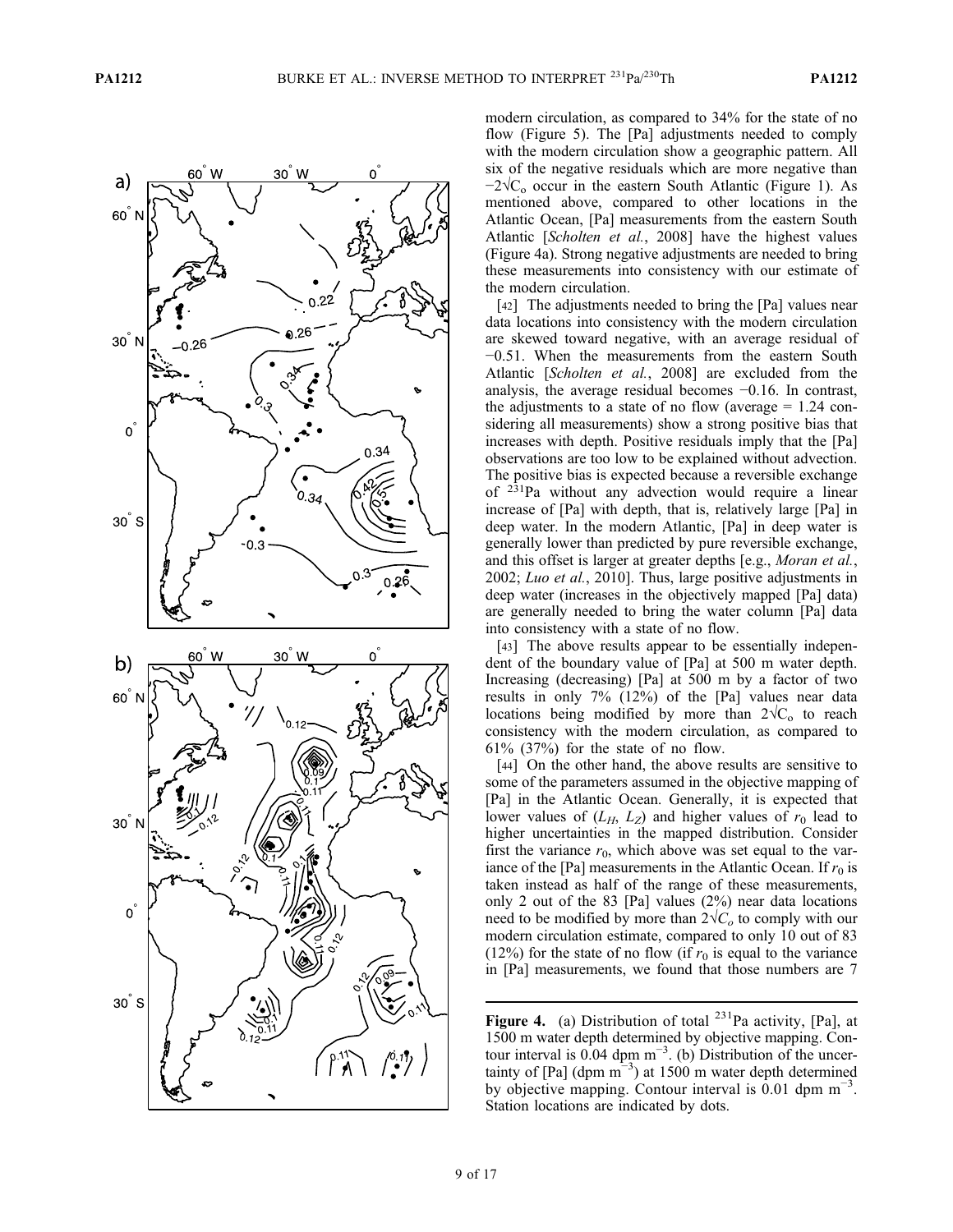Water Column [Pa] Data; Modern Circulation Estimate



Figure 5. Adjustments of water column  $^{231}$ Pa activity to (top) the modern circulation or (bottom) a hypothetical state of no flow. The adjustments are normalized to uncertainties. The dashed lines represent the  $2\sqrt{C_0}$  band.

and 28 (8% and 34%), respectively). As expected, when the uncertainties in the tracer distribution are increased, the tracer data become more consistent with a given circulation scheme, and it becomes more difficult for these data to distinguish between different circulations.

[45] A similar effect is observed by decreasing the length scale  $L_H$ . If  $L_H$  is decreased by a factor of two (hence reducing the correlation between tracer values at different geographic locations), slightly more of the [Pa] values near data locations appear consistent with the modern circulation (state of no flow); only 6 (24) of the 83 adjustments (7% or 29%, respectively) exceed  $2\sqrt{C_o}$  in absolute magnitude. Decreasing  $L_z$  by a factor of two (reducing the correlation between tracer values at different depths) does not change the percentage consistent with either circulation scheme.

[46] In summary, most measurements of [Pa] in the Atlantic Ocean can be brought into consistency with the modern circulation if plausible assumptions are made about the [Pa] distribution and model uncertainties. The level of consistency is largely insensitive to the boundary value of [Pa] at 500 m, but is sensitive to some of the assumptions made in the objective mapping. In all cases, however, the [Pa] measurements are less consistent with the state of no flow, indicating that advection is needed to explain the modern water column data.

# 4. Analysis of Sediment <sup>231</sup>Pa/<sup>230</sup>Th Data

#### 4.1. Data

[47] The  $^{231}Pa/^{230}Th$  data for the Holocene (core tops) and Last Glacial Maximum (LGM) come from a total of 39 cores (Figure 1). While there are additional cores with Holocene  $23^{5}Pa/230$ Th data that are used to evaluate the conversion of  $^{231}Pa/^{230}Th$  to [Pa] (see section 4.3.1), only those cores that have both LGM and Holocene  $^{231}Pa^{230}Th$ are considered for analysis. Data from twenty‐seven of these cores come from the thesis of  $Yu$  [1994]. For the other twelve cores, data come either from more recent studies [McManus et al., 2004; Gherardi et al., 2005; Hall et al., 2006; Bradtmiller et al., 2007; Gherardi et al., 2009] or are unpublished (L. Bradtmiller, unpublished data, 2009). For these twelve cores, Holocene is defined as the time interval 0–6 kyr B.P. and LGM is defined as the time interval 18-21 kyr B.P., as by Gherardi et al. [2005]. For each core, the average of the  $231\text{Pa}/230\text{Th}$  data within those intervals is used, and the uncertainty is taken as the larger of (1) the average of the uncertainties reported for those data points within the interval and (2) the standard error of the  $2^{31}$ Pa/ $2^{30}$ Th values within the interval.

[48] The  $^{231}Pa/^{230}Th$  data for the Heinrich Event 1 (H1) from fifteen cores are used [McManus et al., 2004; Gherardi et al., 2005; Hall et al., 2006; Bradtmiller et al., 2007; Gherardi et al., 2009]. For four of these cores, unpublished data are provided by L. Bradtmiller (unpublished data, 2009). All fifteen cores are from the north and equatorial Atlantic (Figure 1). H1 is defined as the time interval 15–17 kyr B.P., as by Gherardi et al. [2005], and the averages and uncertainties are calculated as for the LGM values.

# 4.2. Conversion of  $231\text{Pa}/230\text{Th}$  Into [Pa]

[49] The inverse method described in section 3.4 is used to test the (in)consistency of Holocene, LGM, or H1  $^{231}Pa^{230}Th$  observations with both the modern circulation and a state of no flow. To this end, the activity of total  $^{231}$ Pa in bottom water at the core location is estimated from  $^{231}Pa/^{230}Th$  in the sediment:

$$
[Pa] = \frac{[Pa]_p}{k_{Pa}} = \frac{1}{k_{Pa}} \left(\frac{^{231}Pa}{^{230}Th}\right)_{sel} [Th]_p.
$$
 (8)

Here  $k_{Pa}$  is the partition parameter introduced in section 3.2,  $(2^{31}Pa^{230}Th)_{sed}$  is the radionuclide ratio in the sediment, and  $[Th]_p$  is the activity of particulate <sup>230</sup>Th in bottom water (in dpm m<sup>-3</sup>). Thus, provided that an estimate of  $k_{Pa}$  and [Th]<sub>p</sub> is available, [Pa] can be reconstructed from the sediment  $^{231}Pa/^{230}Th.$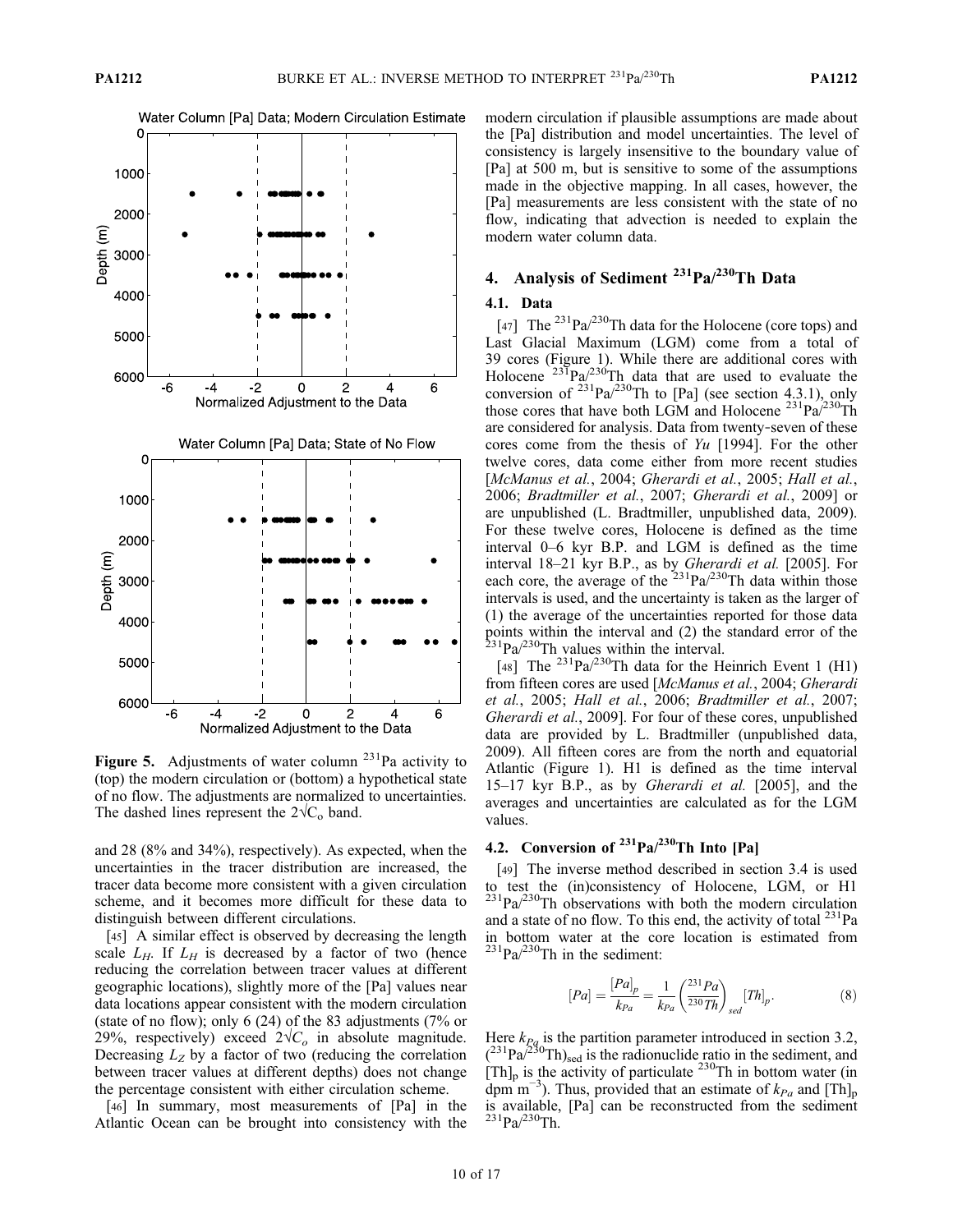

Figure 6. Frequency distribution of the water column [Pa] data ( $z > 1000$  m) for 18 stations in the Atlantic Ocean (data from Scholten et al. [2008] are in white) compared to the frequency distribution of bottom water [Pa] reconstructed from Holocene sediment  $2^{31}Pa^{230}Th$  estimated using either (1) mean [Th]<sub>p</sub> from water column data or (2) [Th]<sub>p</sub> =  $\beta_{230}z/w$ (see text).

[50] The partition  $k_{Pa}$  used in (8) is the spatially variable distribution based on paired water column data (section 3.3). On the other hand, two different approaches are used to estimate  $[Th]_p$ . First,  $[Th]_p$  is set equal to the average of all water column measurements of  $[Th]_p$  at depths greater than 1000 m in the Atlantic Ocean [Rutgers van der Loeff and Berger, 1993; Moran et al., 2001; Moran et al., 2002; Scholten et al., 2008]. Based on the limited  $[Th]_p$  data available, no obvious geographic trend of  $[Th]_p$  is apparent (Figure S4c), justifying our approach of using an average value for  $[Th]_p$ . This average in the Atlantic Ocean amounts to 0.113 dpm m<sup>-3</sup> (n = 77). The second approach assumes that the flux of scavenged  $^{230}$ Th to the sediment is equal to the production of  $^{230}$ Th in the water column overlying the sediment. This assumption is at the core of the "230Th normalization method," which relies on <sup>230</sup>Th measurements in the sediment to correct apparent downcore changes in the vertical flux of material for the effects of lateral sediment redistribution [*François et al.*, 2004]. Thus,  $[Th]_p$  is derived from the following relationship

$$
[Th]_p w = \beta_{230} z. \tag{9}
$$

Here w is the sinking velocity of the particles that scavenge <sup>230</sup>Th,  $\beta_{230}$  is the production rate of <sup>230</sup>Th, and z is the water depth of the sediment core. The activity, [Th]<sub>p</sub>, is obtained from equation (9), assuming  $w = 750$  m yr<sup>-1</sup> (section 3.3) and  $\beta_{230} = 2.67 \times 10^{-2}$  dpm m<sup>-3</sup> yr<sup>-1</sup> [e.g., *Cheng et al.*, 2000]. [51] The propagated error for bottom water [Pa] at core locations reconstructed from  $(8)$  using  $[Th]_p$  measurements or the normalization method (9) only takes into account the uncertainty of  $231\text{Pa}/230\text{Th}$  measurements, leading to an

underestimation of the total error. This assumption is motivated by (1) the fact that the uncertainties of parameters such as w and  $k_{Pa}$  are difficult to estimate for the past and (2) our willingness to give sediment  $^{231}Pa^{230}Th$  data the best chance to reject consistency with the modern circulation.

[52] Estimates of total  $23^{1}$ Pa activity and of its uncertainty at the centers of model grid boxes are derived from bottom water [Pa] at core locations using objective mapping (section 3.4). For all three sediment data sets (Holocene, LGM, and H1), less than 3% of the mapped [Pa] values at core locations are greater or less than two standard deviations from the reconstructed [Pa] values, indicating that the mapping parameters are consistent with the reconstructed values. The mapped [Pa] values are assigned to the prior state  $(x<sub>o</sub>)$ , and their variances and error covariances are assigned to the error covariance matrix  $(C<sub>o</sub>)$ .

### 4.3. Results

#### 4.3.1. Comparison of Holocene and Water Column [Pa]

[53] It is instructive to compare the bottom water [Pa] at core locations reconstructed from Holocene (core top) sediments with the direct measurements of [Pa] in the water column, even though these do not occur at the same geographic locations. For this comparison, we consider (1) all 121 cores within the domain that have Holocene  $^{231}Pa^{230}Th$ data (for a list of references see Appendix 2 in Text S1 in the auxiliary material) and (2) measurements of total (dissolved + particulate)  $^{231}$ Pa activity at depths greater than 1000 m in the Atlantic Ocean (109 measurements at eighteen stations). The frequency distribution of the water column measurements is compared with the frequency distribution of the reconstructed bottom water [Pa] from the Holocene <sup>231</sup>Pa<sup> $/230$ </sup>Th data using the two methods of estimating [Th]<sub>p</sub> described in section 4.2 (Figure 6).

[54] The frequency distributions of both measured [Pa] and reconstructed [Pa] suggest the presence of more than one mode in their respective underlying distributions. The presence of several modes suggests that a classical (parametric) statistical procedure would not be appropriate for testing differences between the distributions of measured and reconstructed [Pa], since such procedures typically assume that the underlying distributions are Gaussian or normal (i.e., unimodal). Here, a nonparametric procedure, which makes weaker assumptions about the underlying distributions, is used to test such differences. A Mann‐ Whitney-Wilcoxon test suggests that the measured [Pa] values and the [Pa] values reconstructed from  $(^{231}Pa^{230}Th)_{\text{sed}}$  do not come from the same underlying distributions using either the average observed  $[Th]_p$  or the [Th]<sub>p</sub> calculated from (9) ( $p = 0.01$  and 0.03, respectively). As mentioned previously, the water column [Pa] data from the eastern South Atlantic [Scholten et al., 2008] are high compared to data from other areas in the Atlantic Ocean. These data could bias the frequency distribution of water column [Pa] measurements toward high values since they make up 25% of the water column data set (in contrast  $(^{231}Pa/^{230}Th)_{\text{sed}}$  measurements from the eastern South Atlantic constitute only 15% of our sediment data set). When water column and sediment data from the eastern South Atlantic are disregarded, the frequency distributions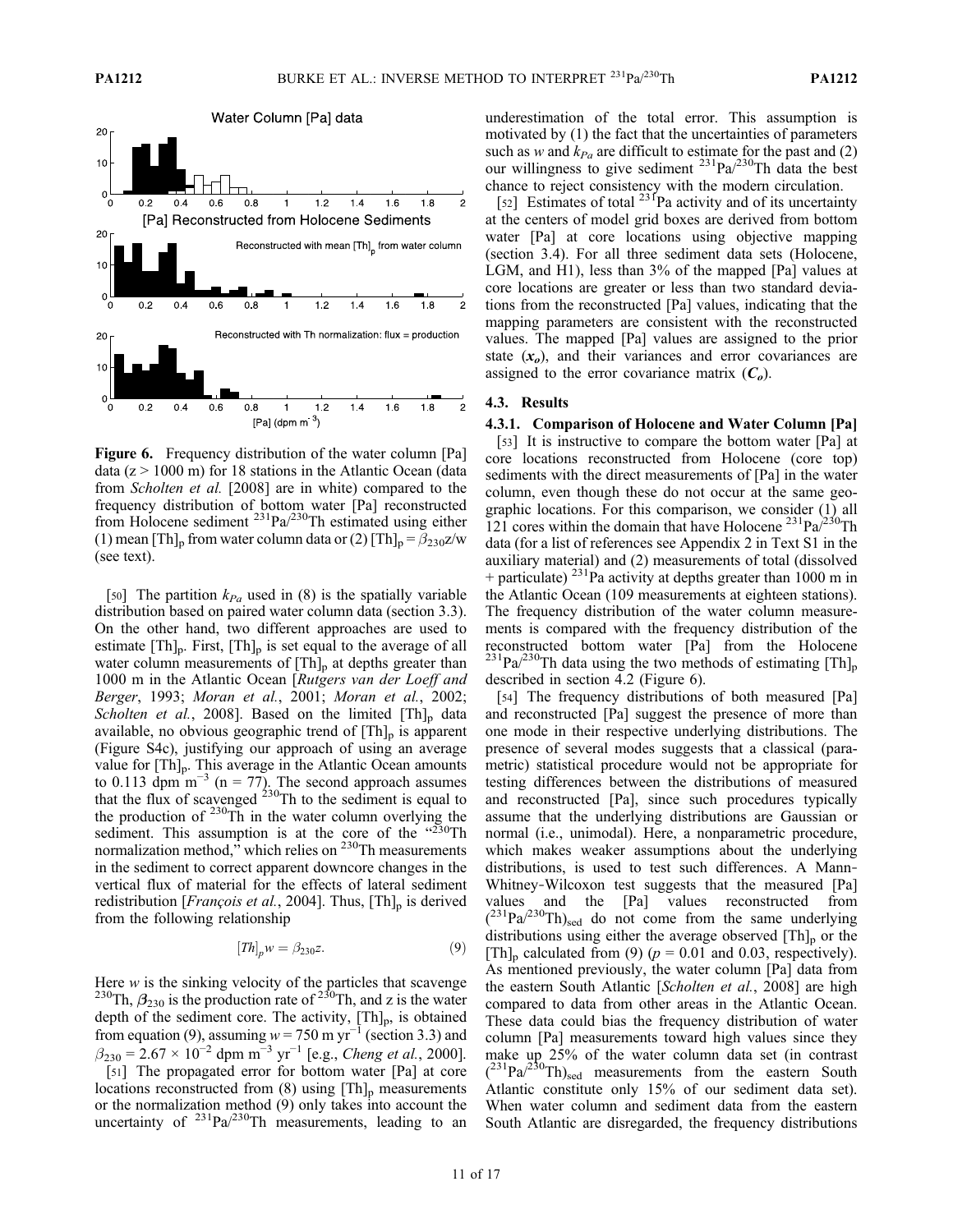

Figure 7. Adjustment of reconstructed  $^{231}$ Pa activity in bottom water near core locations during the Holocene to (top) the modern circulation and (bottom) a hypothetical state of no flow. The  $^{231}$ Pa activity is reconstructed from sediment <sup>231</sup>Pa/<sup>230</sup>Th assuming (1) mean [Th]<sub>p</sub> from water column data (open triangle) or (2)  $[Th]_p = \beta_{230}z/w$  (filled circle). In both panels the adjustments are normalized to the uncertainties.

of reconstructed [Pa] appear no longer different from the frequency distribution of measured [Pa] ( $p = 0.26$  and 0.71 for the two approaches to estimate  $[Th]_p$ ). Since there are apparent differences in the frequency distribution of [Pa] reconstructed using the two different approaches for estimating  $[Th]_p$ , each analysis is done twice, once with each approach.

# 4.3.2. Test of Consistency of Sediment <sup>231</sup>Pa/<sup>230</sup>Th

[55] To test the consistency of sediment  $^{231}Pa^{230}Th$  data with the modern circulation or a state of no flow, we assume the same uncertainty for the  $^{231}$ Pa transport equation (6) as for the analysis of water column [Pa] data ( $\sqrt{C_G} = \beta_{231}V$ ). Likewise, the normalized adjustment or residual,  $(\tilde{x} - x_o)/\sqrt{C_o}$ , is used as a measure of the consistency of the data with each circulation scheme.

[56] We find that for the modern circulation, only 3% (1 of 30) of the adjustments in the Holocene [Pa] values near core locations exceed  $2\sqrt{C_o}$  (in absolute magnitude) for both approaches of estimating  $[Th]_p$  (Figure 7). Thus, the Holocene  $^{231}$ Pa $/^{230}$ Th data show a comparable degree of consistency with the modern circulation as the water column [Pa] data which have 8% (7 of 83) of its adjustments exceeding  $2\sqrt{C_o}$  (section 3.4). For both approaches of estimating  $[Th]_p$ , the normalized adjustments in  $[Pa]$  values near core locations average to less than 0.2, indicating a small bias.

[57] In contrast, the adjustments of Holocene [Pa] values near core locations to the state of no flow are positively biased, with 23% (7 of 30) of the adjustments greater than  $2\sqrt{C_0}$  and an average normalized adjustment of 1.4 or 1.3, depending on whether  $[Th]_p$  is taken as the average of measured values or estimated by (9) (Figure 7). The positive adjustments in [Pa] values near core locations indicate that the [Pa] values reconstructed from the sediment are generally too low to be consistent with a state of no flow.

[58] Importantly, the inversions of [Pa] estimates for the LGM lead to adjustments with a similar distribution to that of Holocene [Pa] estimates. If  $[Th]_p$  is set equal to the average of water  $[Th]_p$  measurements, none of the  $[Pa]$ estimates near core locations must be altered by more than  $2\sqrt{C_0}$  to be compatible with the modern circulation. If [Th]<sub>p</sub> is calculated from (9), only 1 of the 30 [Pa] estimates near core locations (3%) must be altered by more than  $2\sqrt{C_o}$  to comply with the modern circulation (Figure 8). As found with the water column [Pa] data and the [Pa] values reconstructed from core tops, the adjustments of [Pa] estimates for the LGM to a state of no flow are positively biased, with 12 out of 30 (40%) total adjustments greater than  $2\sqrt{C_{\text{o}}}$ .

[59] Finally, the combination of [Pa] estimates for H1 with the modern circulation requires that only 2 out of 14 (14%) of [Pa] reconstructed near core locations be modified by more than  $2\sqrt{C_o}$  if  $[Th]_p$  is set equal to the average of water column  $[Th]_p$  data (Figure 9). This number decreases to 1 (7%) if  $[Th]_p$  is obtained from (9). Importantly, a state of no flow is less consistent with the [Pa] estimates, with 5 or 8 adjustments out of 14 (35% or 57%) exceeding  $2\sqrt{C_{\omega}}$ , depending on the method of estimating  $[Th]_{p}$ .

# 5. Discussion

# 5.1. Water Column<sup>231</sup>Pa Data

[60] Measurements of [Pa] in the water column in the Atlantic Ocean can be brought into consistency with the modern circulation if plausible assumptions are made about (1) the large‐scale distribution of the tracer and (2) the uncertainties in our current understanding of the transport of  $231$ Pa in the deep sea. The [Pa] measurements from the Angola and Cape basins in the eastern South Atlantic [Scholten et al. [2008] are the least consistent with our estimate of the modern circulation. The values of total  $^{231}$ Pa activity measured in these basins are the highest in the Atlantic Ocean (Figure 4a). Scholten et al. [2008] invoked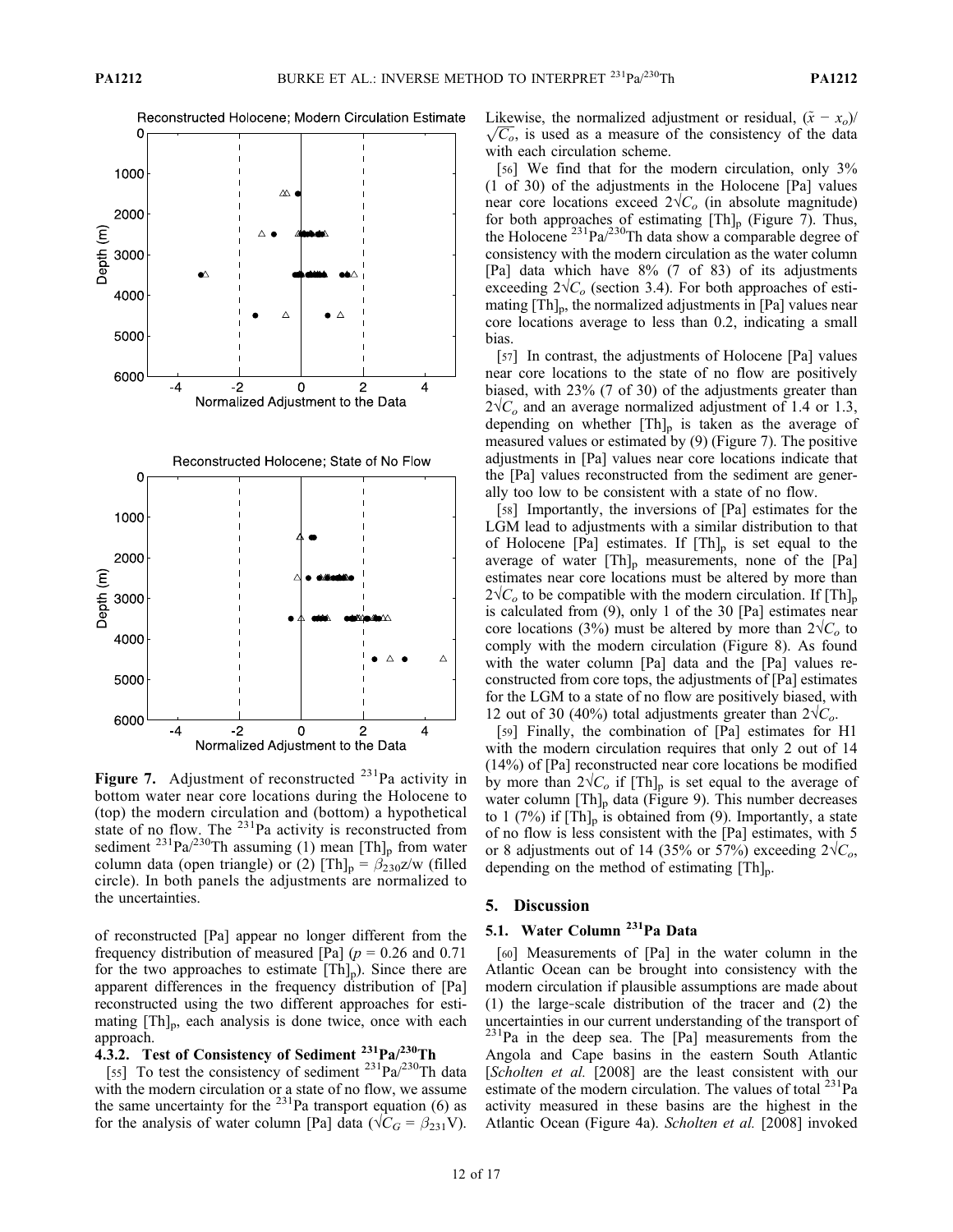

Figure 8. Same as Figure 7 but with LGM data.

the export of 231Pa to the South Atlantic from the north to explain the factor of two difference between their [Pa] data and [Pa] data for the Labrador Sea [Moran et al., 2002]. On the other hand, at similar latitudes, the values of [Pa] are much lower in the western Atlantic Ocean than in the eastern Atlantic Ocean (Figure 4a). Observational evidence has been reported for (1) southward transport of NADW along the western boundary in the Brazil Basin [e.g., De Madron and Weatherly, 1994; Hogg and Owens, 1999; Weatherly et al., 2000] and (2) a northward transport into the Cape Basin of Antarctic Bottom Water [Stramma and England, 1999] and Upper Circumpolar Deep Water [Arhan et al., 2003]. Additional measurements of [Pa] in these different water masses may improve understanding of the pronounced zonal difference in [Pa] in the South Atlantic.

# 5.2. Sediment  $231$ Pa $/230$ Th Data

[61] The sediment  $^{231}Pa/^{230}Th$  data for the Holocene, LGM, and H1 can also be brought into consistency with the modern circulation if plausible assumptions are made about the uncertainties involved in the analysis of these data. For each time interval, the adjustments of [Pa] estimates near core locations show similar distributions, diminishing the need for different circulations to explain these data. For each interval the adjustments to a state of no flow are generally more positive than the adjustments to the modern circulation, indicating the [Pa] values implied by the sediment  $^{231}Pa/^{230}Th$  data are too low to be explained purely by particle scavenging. Thus, each sediment data set (Holocene, LGM, and H1) appears to be more compatible with the modern circulation than with a state of no circulation.

[62] These results are consistent with previous studies which concluded that sediment  $^{231}Pa^{230}Th$  measurements in LGM sediments from the Atlantic Ocean do not require a circulation different from today [Yu et al., 1996; Marchal et al., 2000]. These studies are expanded here in three significant ways. First, our results are based on a threedimensional model of the modern circulation which is shown to be consistent, in the least squares sense, with both hydrographic observations and water column  $^{231}$ Pa mea-



Figure 9. Same as Figure 7 but with H1 data.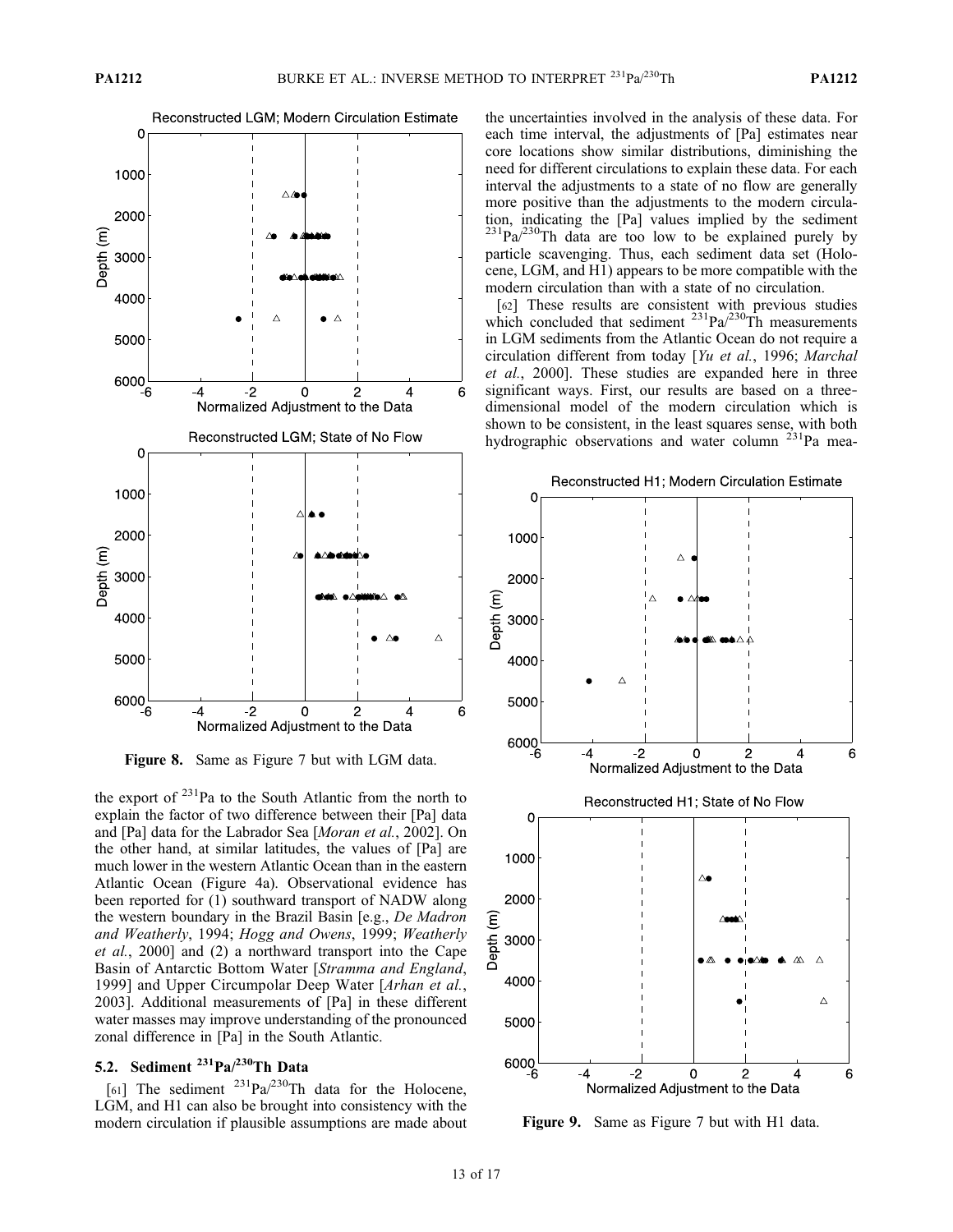surements. Second, they are based on an extended set of  $^{231}Pa^{230}Th$  data from sediment cores with improved chronologies [McManus et al., 2004; Gherardi et al., 2005; Hall et al., 2006; Bradtmiller et al., 2007; Gherardi et al., 2009; Bradtmiller, unpublished data, 2009]. Finally, our analysis relies on an inverse method that formally considers the uncertainties both in the distribution of the water property ([Pa]) reconstructed from the sediment and in our understanding of the transport of this property in the ocean. Thus, the conclusion that  $^{231}Pa^{230}Th$  data for Atlantic LGM sediments do not require a circulation different from the modern is likely given a more rigorous basis.

[63] Additionally, our analysis has been extended to include sediment  $^{231}$ Pa $/^{230}$ Th measurements from the Atlantic Ocean during H1 (Figure 9). Our results show that, while [Pa] reconstructed from  $231Pa^{230}$ Th measurements in Bermuda Rise sediments (core OCE326‐GGC5) appears too high to be consistent with the modern circulation as previously claimed [McManus et al., 2004], the majority of sediment  $^{231}Pa^{230}Th$  data for H1 actually appear consistent with the modern circulation. It is likely that  $2^{31}Pa^{230}Th$  data for core OCE326‐GGC5 could also be brought into consistency with the modern circulation, should a relatively high value of  $k_{Pa}$  be assumed near the core location (a higher  $k_{Pa}$  would imply a lower [Pa] in the bottom water and hence a better consistency with the modern circulation). Whereas evidence exists for high abundance of diatom frustules in Bermuda Rise sediments during H1 [Gil et al., 2009; Lippold et al., 2009], its implication for the partition  $K_d$ , and hence  $k_{Pa}$ , remains unclear. Nevertheless, our results underscore (1) the potential pitfall in making inferences from  $^{231}Pa/^{230}Th$  data at a single site, and (2) the importance of an extensive set of data for providing useful constraints on paleocirculations [e.g., Luo et al., 2010].

[64] Our result that Atlantic sediment <sup>231</sup>Pa/<sup>230</sup>Th data for the LGM and H1 do not require a circulation different from the modern is in apparent contradiction with conclusions reached in recent studies. Gherardi et al. [2009] concluded that elements of the circulation in the North Atlantic Ocean were different during LGM and H1 by visually comparing vertical profiles of  $231\text{Pa}/230\text{Th}$  established from measurements on cores originating from very different longitudes (from  $9^{\circ}36'W$  to  $57^{\circ}35'W$ ) and latitudes (from  $33^{\circ}42'N$  to 58°58′N). Additionally, as this paper was in revision, Negre et al. [2010] published a new sediment  $^{231}Pa^{230}Th$  record from the Cape Basin (17°20′E, 34°43′S, water depth 2440 m). This  $^{231}Pa^{230}Th$  record (not included in our above analysis) was compared with <sup>231</sup>Pa/<sup>230</sup>Th data from North Atlantic cores to argue for the dominance of a northward flow from the Southern Ocean during the LGM, that is, a reversed situation compared to the dominance of the southward flow of NADW from the North Atlantic today. We have checked that the addition of this record in our analysis does not change our above results (the fractions of [Pa] adjustments larger than  $2\sqrt{C_0}$  which are reported above are modified by less than 1% for each time interval: Holocene, LGM, and H1) (see Figure S6 in the auxiliary material). Our work does not imply that the conclusions in these studies are not accurate. Rather it implies that they are sensitive to uncertainties in the spatial distribution of  $231$ Pa during these time

intervals, as well as to uncertainties in our understanding of  $^{231}$ Pa transport in the ocean (e.g., effects of particle scavenging).

# 5.3. Limitations of <sup>231</sup>Pa Model

[65] A major limitation and source of uncertainty in our 231Pa model is that the effects of eddy mixing are not represented explicitly. This approach [see also LeGrand and Wunsch, 1995; Huybers et al., 2007; Marchal and Curry, 2008] is largely motivated by simplicity. Microstructure observations suggest that diapycnal diffusivity can vary by orders of magnitude in the abyssal Atlantic with highest values near rough topography [*Polzin et al.*, 1997; St. Laurent et al., 2001; Kunze et al., 2006]. Likewise, results from float trajectories and eddy resolving models indicate that lateral or isopycnal transport by oceanic eddies is very complex: the lateral diffusivity can exhibit very large horizontal variations [e.g., Figueroa, 1994; Berloff et al., 2002; Kamenkovich et al., 2009], lateral diffusion can be anisotropic with a dominant zonal component [e.g., Figueroa and Olson, 1994; Ollitrault and Colin de Verdière, 2002], and the direction of eddy tracer flux can be downgradient in some regions and upgradient in others [e.g., Lee et al., 1997; Wilson and Williams, 2006]. Ladd and Thompson [1998] concluded from results with an eddy‐resolving model that in order to realistically reproduce the effects of eddies on tracer transport in an abyssal basin, one of two ingredients is needed: either a realistic mean flow field (including the eddy‐driven mean flow) or an anisotropic eddy diffusivity that in some sense reflects the eddy‐driven mean flow field. In spite of this complexity, future studies based on inverse methods could build upon this work by exploring the role of eddy mixing in the interpretation of sediment  $^{231}Pa^{230}Th$  data.

[66] The model is further limited by uncertainties in the scavenging of  $231$ Pa in the ocean. Although an effort is made to incorporate present knowledge about particle distribution and  $k_{Pa}$  in the Atlantic Ocean, it is likely that our description of the removal of Pa from the water column remains approximate. For example, a simple representation of the distribution of  $k_{Pa}$  is used, whereby a distinct but uniform value of  $k_{Pa}$  is assumed in three abyssal regions (along the western boundary, and north and south of 40°S) based on data from a few locations. Given the sparse coverage of these data, this approach appears appropriate, however it should be refined as more data become available. Observational estimates of the partitioning between dissolved and particulate forms, as well as of the concentration of suspended particles, are critically needed to better understand the removal of  $2^{31}$ Pa to the sediment. Such estimates should lead to more detailed descriptions of particle scavenging for use in large-scale models [e.g., Siddall et al., 2005; Dutay et al., 2009] and better estimates of model uncertainties. Particularly valuable would be paired measurements of dissolved and particulate  $231$ Pa activity in bottom nepheloid layers.

## 6. Conclusions and Perspectives

[67] Atlantic sediment  $^{231}Pa^{230}Th$  data for the Holocene, LGM, and H1 all appear to be generally consistent with the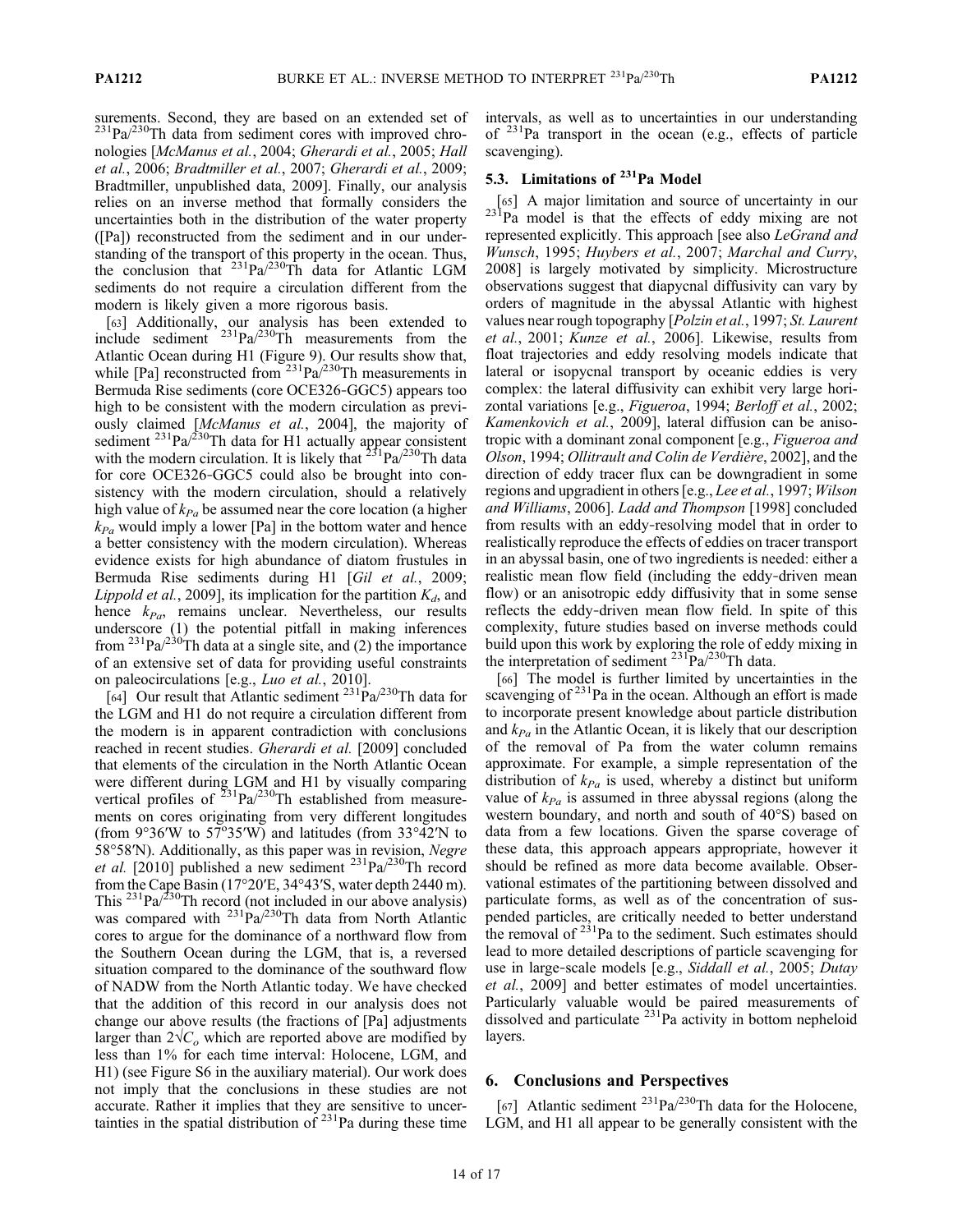modern circulation given the uncertainties involved in the analysis of these data. This result resonates with the findings of earlier studies which showed, based on other types of sediment data ( $\delta^{13}$ C and  $\delta^{18}$ O in benthic foraminifera), that the bulk of the data for the Atlantic during the LGM appears compatible with the modern circulation if due regard is given to data and/or model errors [LeGrand and Wunsch, 1995; Gebbie and Huybers, 2006; Marchal and Curry, 2008]. It must be emphasized that we do not conclude that the  $^{231}Pa/^{230}Th$  data sets imply the H1 and LGM circulations to be the same as modern. Rather, we conclude that given the significant uncertainties in (1) the spatial distribution of  $^{231}$ Pa activity in the Atlantic Ocean during H1 and the LGM and  $(2)$  our understanding of  $^{231}$ Pa transport in the deep sea, the  $^{231}Pa^{230}Th$  data sets from these two time intervals do not require different circulations from the modern. It is also shown here that the sediment  $^{231}$ Pa/ $^{230}$ Th data for the Holocene, LGM, and H1 all appear less consistent with a state of no flow than they are with the modern circulation.

[68] Thus, earlier claims from sediment  $231\text{Pa}/230\text{Th}$  data that elements of the circulation in the Atlantic Ocean during H1 or LGM have been different from the modern [McManus et al., 2004; Gherardi et al., 2009; Negre et al., 2010] are not as robust as originally thought. Although our results do not imply that these claims are inaccurate, they do indicate that, presently, such conclusions cannot be given a rigorous foundation given the uncertainties involved in the analysis of sedimentary  $^{231}Pa^{230}Th$  data (i.e., in both the distribution and modeling of <sup>231</sup>Pa).

[69] Perhaps the greatest merit of our study is that the assumptions needed to interpret sediment  $^{231}Pa^{230}Th$  data in terms of circulation are clarified. Hence our study allows

### References

- Anderson, R. F., M. P. Bacon, and P. G. Brewer (1983), Removal of  $^{230}$ Th and  $^{231}$ Pa from the open ocean, Earth Planet. Sci. Lett., 62(1), 7–23, doi:10.1016/0012-821X(83)90067-5.
- Arhan, M., H. Mercier, and Y.‐H. Park (2003), On the deep water circulation of the eastern south Atlantic Ocean, Deep Sea Res., Part I, 50, 889–916, doi:10.1016/S0967-0637(03) 00072-4.
- Bacon, M. P., and R. F. Anderson (1982), Distribution of thorium isotopes between dissolved and particulate forms in the deep sea, J. Geophys. Res., 87, 2045–2056, doi:10.1029/ JC087iC03p02045.
- Baringer, M. O., and J. F. Price (1997), Mixing and spreading of the Mediterranean outflow, J. Phys. Oceanogr., 27(8), 1654–1677, doi:10.1175/1520-0485(1997)027<1654: MASOTM>2.0.CO;2.
- Berloff, P. S., J. C. McWilliams, and A. Bracco (2002), Material transport in oceanic gyres. Part I: Phenomenology, J. Phys. Oceanogr., 32(3), 764–796, doi:10.1175/1520-0485 (2002)032<0764:MTIOGP>2.0.CO;2.
- Biscaye, P. E., and S. L. Eittreim (1977), Suspended particulate loads and transports in nepheloid layer of abyssal Atlantic Ocean, Mar. Geol., 23(1–2), 155–172, doi:10.1016/ 0025-3227(77)90087-1.
- Bishop, J. K. B. (1999), Transmissometer measurement of POC, Deep Sea Res., Part I,

46, 353–369, doi:10.1016/S0967-0637(98) 00069-7.

- Bradtmiller, L. I., R. F. Anderson, M. Q. Fleisher, and L. H. Burckle (2007), Opal burial in the equatorial Atlantic Ocean over the last 30 ka: Implications for glacial‐interglacial changes in the ocean silicon cycle, Paleoceanography, 22, PA4216, doi:10.1029/2007PA001443.
- Bretherton, F. P., R. E. Davis, and C. B. Fandry (1976), Technique for objective analysis and design of oceanographic experiments applied to MODE-73, Deep Sea Res. Oceanogr. Abstr., 23, 559–582.
- Brewer, P. G., D. W. Spencer, P. E. Biscaye, A. Hanley, P. L. Sachs, C. L. Smith, S. Kadar, and J. Fredericks (1976), Distribution of particulate matter in Atlantic Ocean, Earth Planet. Sci. Lett., 32(2), 393–402, doi:10.1016/0012- 821X(76)90080-7.
- Broecker, W. S. (1979), A revised estimate for the radiocarbon age of North Atlantic deep water, J. Geophys. Res., 84, 3218–3226, doi:10.1029/JC084iC06p03218.
- Bryden, H. L., H. R. Longworth, and S. A. Cunningham (2005), Slowing of the Atlantic meridional overturning circulation at 25°N, Nature, 438, 655-657, doi:10.1038/ nature04385.
- Chase, Z., R. F. Anderson, M. Q. Fleisher, and P. W. Kubik (2002), The influence of particle composition and particle flux on scavenging

one to identify and legitimate several perspectives. First, significant uncertainties remain in the estimation of the modern, climatologic circulation at abyssal depths due, for example, to uncertainties in the density distribution and in the geostrophic approximation. This state of affairs is detrimental to the interpretation of sediment records because the reference state, the modern circulation, to which these data should be compared is not completely understood. Thus, more hydrographic observations, including direct measurements of velocity [e.g., Hogg and Owens, 1999], are needed to better constrain the time‐mean circulation in the subthermocline region. Second, more measurements of  $231$ Pa and <sup>230</sup>Th in the water column, such as those provided by the ongoing program GEOTRACES (http://www.geotraces. org), are required to further our understanding of the distribution and behavior of these nuclides and to enhance the effectiveness of their use in chemical oceanography and paleoceanography. A more extensive database of seawater  $230$ Th measurements would also help constrain the modern abyssal circulation [e.g., Marchal et al., 2007]. Finally, increased spatial coverage of <sup>231</sup>Pa/<sup>230</sup>Th data for well-dated sediment cores is also required to help determine possible differences in circulation for different time intervals of the recent geologic past.

[70] Acknowledgments. We would like to thank Mark Siddall, Carl Wunsch, Jake Gebbie, and three anonymous reviewers for helpful comments on an earlier version of this manuscript. Jeanne Gherardi and Ian Hall kindly made their sediment core data available to us. O.M. acknowledges the support from the U.S. National Science Foundation. J.F.M. acknowledges support from the U.S. National Science Foundation and the Comer Research and Education Foundation.

> of Th, Pa and Be in the ocean, Earth Planet. Sci. Lett., 204(1-2), 215-229, doi:10.1016/ S0012-821X(02)00984-6.

- Cheng, H., R. L. Edwards, J. Hoff, C. D. Gallup, D. A. Richards, and Y. Asmerom (2000), The half-lives of uranium-234 and thorium-230, Chem. Geol., 169(1–2), 17–33, doi:10.1016/ S0009-2541(99)00157-6.
- De Madron, X. D., and G. Weatherly (1994), Circulation, transport and bottom boundary‐ layers of the deep currents in the Brazil Basin, J. Mar. Res.,  $52(4)$ , 583–638, doi:10.1357/ 0022240943076975.
- Dutay, J.‐C., F. Lacan, M. Roy‐Barman, and L. Bopp (2009), Influence of particle size and type on  $^{231}$ Pa and  $^{230}$ Th simulation with a global coupled biogeochemical‐ocean general circulation model: A first approach, Geochem. Geophys. Geosyst., 10, Q01011, doi:10.1029/ 2008GC002291.
- Fasullo, J. T., and K. E. Trenberth (2008), The annual cycle of the energy budget. Part II: Meridional structures and poleward transports, J. Clim., 21(10), 2313–2325, doi:10.1175/ 2007JCLI1936.1.
- Figueroa, H. A. (1994), Eddy resolution versus eddy diffusion in a double gyre GCM. Part II: Mixing of passive tracers, J. Phys. Oceanogr., 24(2), 387–402, doi:10.1175/1520-0485 (1994)024<0387:ERVEDI>2.0.CO;2.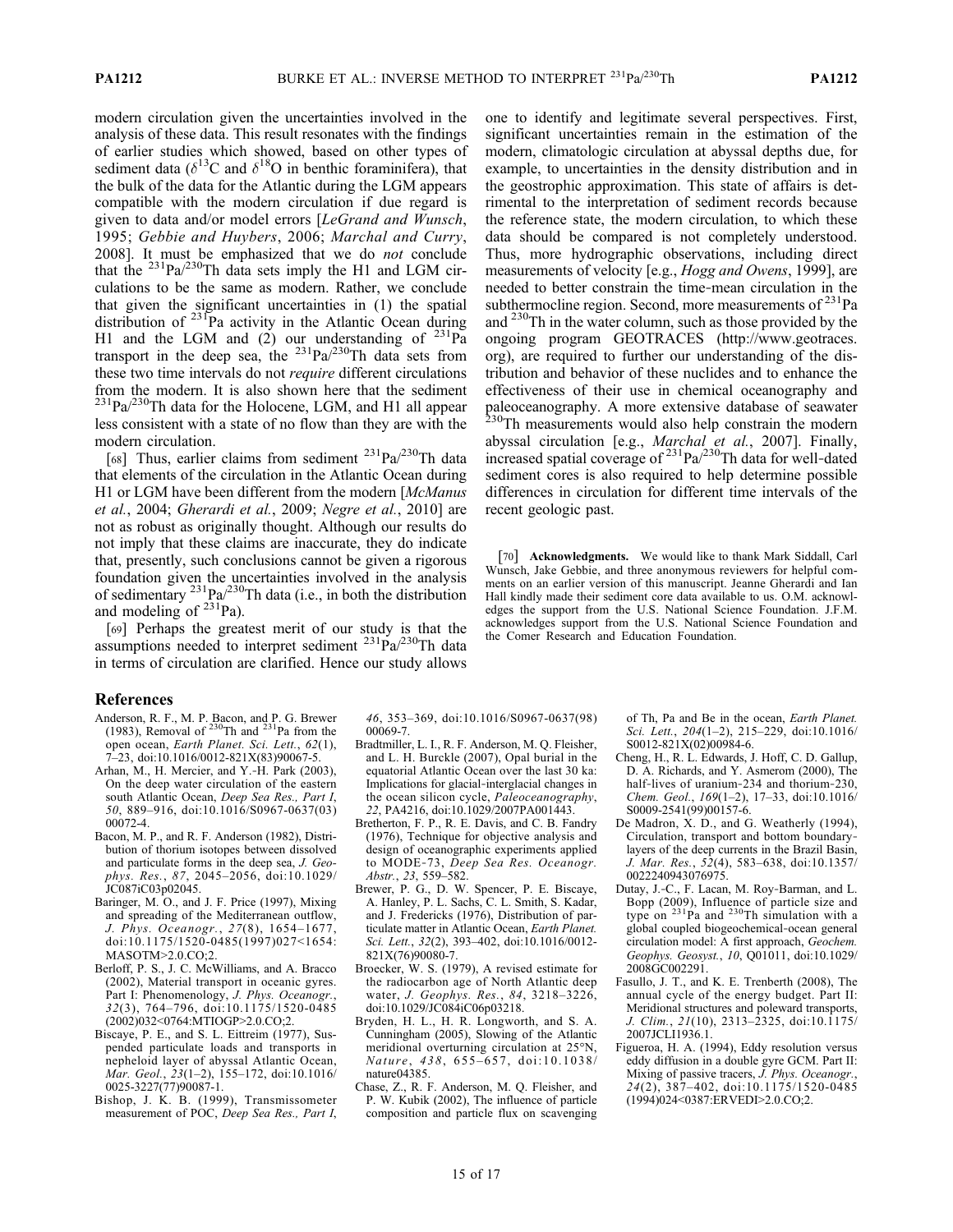- Figueroa, H. A., and D. B. Olson (1994), Eddy resolution versus eddy diffusion in a double gyre GCM. Part I: The Lagrangian and Eulerian description, J. Phys. Oceanogr., 24(2), 371–386, doi:10.1175/1520-0485(1994) 024<0371:ERVEDI>2.0.CO;2.
- François, R., M. Frank, M. M. Rutgers van der<br>Loeff, and M. P. Bacon (2004), <sup>230</sup>Th normalization: An essential tool for interpreting sedimentary fluxes during the late Quaternary, Paleoceanography, 19, PA1018, doi:10.1029/ 2003PA000939.
- Gebbie, G., and P. Huybers (2006), Meridional circulation during the Last Glacial Maximum explored through a combination of South Atlantic  $\delta^{18}$ O observations and a geostrophic inverse model, Geochem. Geophys. Geosyst., 7, Q11N07, doi:10.1029/2006GC001383.
- Gherardi, J. M., L. Labeyrie, J. F. McManus, R. Francois, L. C. Skinner, and E. Cortijo (2005), Evidence from the northeastern Atlantic basin for variability in the rate of the meridional overturning circulation through the last deglaciation, Earth Planet. Sci. Lett., 240(3–4), 710–723, doi:10.1016/j.epsl.2005. 09.061.
- Gherardi, J.‐M., L. Labeyrie, S. Nave, R. Francois, J. F. McManus, and E. Cortijo (2009), Glacial‐ interglacial circulation changes inferred from<br><sup>231</sup>Pa/<sup>230</sup>Th sedimentary record in the North Atlantic region, Paleoceanography, 24, PA2204, doi:10.1029/2008PA001696.
- Gherardi, J.‐M., Y. Luo, R. Francois, J. F. McManus, S. E. Allen, and L. Labeyrie (2010), Reply to comment by S. Peacock on "Glacial-interglacial circulation changes<br>inferred from <sup>231</sup>Pa/<sup>230</sup>Th sedimentary record in the North Atlantic region", Paleoceanography, 25, PA2207, doi:10.1029/2009PA001867.
- Gil, I. M., L. D. Keigwin, and F. G. Abrantes (2009), Deglacial diatom productivity and surface ocean properties over the Bermuda Rise, northeast Sargasso Sea, Paleoceanography, 24, PA4101, doi:10.1029/2008PA001729.
- Gourestki, V. V., and K. P. Koltermann (2004), WOCE global hydrographic climatology, Tech. Rep. 35, 54 pp., Bundesamtes für Seeschifffahrt und Hydrogr., Hamburg, Germany.
- Guihou, A., S. Pichat, S. Nave, A. Govin, L. Labeyrie, E. Michel, and C. Waelbroeck (2010), Late slowdown of the Atlantic Meridional Overturning Circulation during the Last Glacial Inception: New constraints from sedi-<br>mentary (<sup>231</sup>Pa/<sup>230</sup>Th), *Earth Planet. Sci. Lett.*, 289(3–4), 520–529, doi:10.1016/j.epsl.2009. 11.045.
- Hall, I. R., S. B. Moran, R. Zahn, P. C. Knutz, C.‐C. Shen, and R. L. Edwards (2006), Accelerated drawdown of meridional overturning in the late‐glacial Atlantic triggered by transient pre-H event freshwater perturbation, Geophys. Res. Lett., 33, L16616, doi:10.1029/ 2006GL026239.
- Heinrich, H. (1988), Origin and consequences of cyclic ice rafting in the northeast Atlantic‐ Ocean during the past 130,000 years, Quat. Res., 29(2), 142–152, doi:10.1016/0033-5894 (88)90057-9.
- Hemming, S. R. (2004), Heinrich events: Massive late Pleistocene detritus layers of the North Atlantic and their global climate imprint, Rev. Geophys., 42, RG1005, doi:10.1029/2003RG000128.
- Henderson, G. M., and R. F. Anderson (2003), The U-series toolbox for paleoceanography,

Rev. Mineral. Geochem., 52, 493–531, doi:10.2113/0520493.

- Hogg, N. G., and W. B. Owens (1999), Direct measurement of the deep circulation within the Brazil Basin, Deep Sea Res., Part II, 46, 335–353, doi:10.1016/S0967-0645(98)00097-6.
- Hogg, N. G., G. Siedler, and W. Zenk (1999), Circulation and variability at the southern boundary of the Brazil Basin, J. Phys. Oceanogr., 29(2), 145–157, doi:10.1175/1520- 0485(1999)029<0145:CAVATS>2.0.CO;2.
- Huybers, P., G. Gebbie, and O. Marchal (2007), Can paleoceanographic tracers constrain meridional circulation rates?, J. Phys. Oceanogr., 37(2), 394–407, doi:10.1175/JPO3018.1.
- Kamenkovich, I., P. Berloff, and J. Pedlosky (2009), Anisotropic material transport by eddies and eddy‐driven currents in a model of the North Atlantic, J. Phys. Oceanogr., 39(12), 3162–3175, doi:10.1175/2009JPO4239.1.
- Keigwin, L. D., and E. A. Boyle (2008), Did North Atlantic overturning halt 17,000 years ago?, Paleoceanography, 23, PA1101, doi:10.1029/2007PA001500.
- Kendall, M. G., and J. D. Gibbons (1990), Rank Correlation Methods, 5th ed., 260 pp., Oxford Univ. Press, New York.
- Krishnaswami, S., D. Lal, B. L. K. Somayajulu, R. F. Weiss, and H. Craig (1976), Large‐ volume in situ filtration of deep pacific waters: Mineralogical and radioisotope studies, Earth Planet. Sci. Lett., 32(2), 420–429, doi:10.1016/ 0012-821X(76)90082-0.
- Krishnaswami, S., M. M. Sarin, and B. L. K. Somayajulu (1981), Chemical and radiochemical investigations of surface and deep particles of the Indian Ocean, Earth Planet. Sci. Lett., 54(1), 81-96, doi:10.1016/0012-821X (81)90071-6.
- Kunze, E., E. Firing, J. M. Hummon, T. K. Chereskin, and A. M. Thurnherr (2006), Global abyssal mixing inferred from lowered ADCP shear and CTD strain profiles, J. Phys. Oceanogr., 36(8), 1553–1576, doi:10.1175/ JPO2926.1.
- Ladd, C., and L. Thompson (1998), The influence of eddies on tracer transport in the abyssal ocean, J. Phys. Oceanogr., 28(9), 1717–1738, doi:10.1175/1520-0485(1998)028<1717: TIOEOT>2.0.CO;2.
- Lee, M. M., D. P. Marshall, and R. G. Williams (1997), On the eddy transfer of tracers: Advective or diffusive?,  $\dot{J}$ . Mar. Res., 55(3), 483–505, doi:10.1357/0022240973224346.
- LeGrand, P., and C. Wunsch (1995), Constraints from paleotracer data on the North Atlantic circulation during the Last Glacial Maximum,  $Paleo ceanography$ ,  $10$ ,  $1011-1045$ , doi:10.1029/95PA01455.
- Lippold, J., J. Grützner, D. Winter, Y. Lahaye, A. Mangini, and M. Christl (2009), Does sedimentary  $^{231}$ Pa $^{230}$ Th from the Bermuda Rise monitor past Atlantic Meridional Overturning Circulation?, Geophys. Res. Lett., 36, L12601, doi:10.1029/2009GL038068.
- Luo, Y., R. Francois, and S. E. Allen (2010), Sediment  $^{231}Pa/^{230}Th$  as a recorder of the rate of the Atlantic meridional overturning circulation: Insights from a 2-D model, Ocean Sci., 6, 381–400, doi:10.5194/os-6-381-2010.
- Marchal, O., and W. B. Curry (2008), On the abyssal circulation in the glacial Atlantic,<br> $J Phvs. Oceanoor 38(9) 2014-2037$ Phys. Oceanogr.,  $38(9)$ ,  $2014-2037$ , doi:10.1175/2008JPO3895.1.
- Marchal, O., R. Francois, T. F. Stocker, and F. Joos (2000), Ocean thermohaline circulation<br>and sedimentary  $^{231}Pa/^{230}Th$  ratio, *Paleocea*-

nography, 15, 625–641, doi:10.1029/ 2000PA000496.

- Marchal, O., R. Francois, and J. Scholten (2007),<br>Contribution of  $^{230}$ Th measurements to the estimation of the abyssal circulation, Deep Sea Res., Part I, 54, 557–585, doi:10.1016/j. dsr.2007.01.002.
- Martel, F., and C. Wunsch (1993), The North Atlantic Circulation in the early 1980s—An estimate from inversion of a finite‐difference model, J. Phys. Oceanogr., 23(5), 898–924, doi:10.1175/1520-0485(1993)023<0898: TNACIT>2.0.CO;2.
- McManus, J. F., R. Francois, J. M. Gherardi, L. D. Keigwin, and S. Brown‐Leger (2004), Collapse and rapid resumption of Atlantic meridional circulation linked to deglacial climate changes, Nature, 428, 834–837, doi:10.1038/nature02494.
- Moran, S. B., C.‐C. Shen, S. E. Weinstein, L. H. Hettinger, J. H. Hoff, H. N. Edmonds, and R. L. Edwards (2001), Constraints on deep water age and particle flux in the equatorial and South Atlantic Ocean based on seawater<br><sup>231</sup>Pa and <sup>230</sup>Th data, *Geophys. Res. Lett.*, 28, 3437–3440, doi:10.1029/2001GL013339.
- Moran, S. B., C. C. Shen, H. N. Edmonds, S. E. Weinstein, J. N. Smith, and R. L. Edwards<br>(2002), Dissolved and particulate <sup>231</sup>Pa and<br><sup>230</sup>Th in the Atlantic Ocean: Constraints on intermediate/deep water age, boundary scav-<br>enging, and  $^{231}$ Pa/<sup>230</sup>Th fractionation, *Earth* Planet. Sci. Lett., 203(3–4), 999–1014, doi:10.1016/S0012-821X(02)00928-7.
- Morris, M. Y., M. M. Hall, L. C. St. Laurent, and N. G. Hogg (2001), Abyssal mixing in the Brazil Basin, J. Phys. Oceanogr., 31(11), 3331–3348, doi:10.1175/1520-0485(2001) 031<3331:AMITBB>2.0.CO;2.
- Negre, C., R. Zahn, A. L. Thomas, P. Masque, G. M. Henderson, G. Martinez‐Mendez, I. R. Hall, and J. L. Mas (2010), Reversed flow of Atlantic deep water during the Last Glacial Maximum, Nature, 468, 84–88, doi:10.1038/ nature09508.
- Nelson, D. M., P. Treguer, M. A. Brzezinski, A. Leynaert, and B. Queguiner (1995), Production and dissolution of biogenic silica in the ocean: Revised global estimates, comparison with regional data and relationship to biogenic sedimentation, Global Biogeochem. Cycles, 9, 359–372, doi:10.1029/95GB01070.
- Nozaki, Y., Y. Horibe, and H. Tsubota (1981), The water column distributions of thorium isotopes in the western North Pacific, Earth Planet. Sci. Lett., 54(2), 203–216, doi:10.1016/0012- 821X(81)90004-2.
- Ochoa, J., and N. A. Bray (1991), Water mass exchange in the Gulf of Cadiz, Deep Sea Res., Part A, 38, S465–S503.
- Ollitrault, M., and A. Colin de Verdière (2002), SOFAR floats reveal midlatitude intermediate North Atlantic general circulation. Part I: A Lagrangian descriptive view, J. Phys. Ocea $nogr.$ ,  $32(7)$ ,  $2020-2033$ , doi:10.1175/1520-0485(2002)032<2020:SFRMIN>2.0.CO;2.
- Peacock, S. (2010), Comment on "Glacial‐ interglacial circulation changes inferred from<br> $^{231}Pa^{230}Th$  sedimentary record in the North Atlantic region" by J.‐M. Gherardi et al., Paleoceanography, 25, PA2206, doi:10.1029/ 2009PA001835.
- Polzin, K. L., J. M. Toole, J. R. Ledwell, and R. W. Schmitt (1997), Spatial variability of turbulent mixing in the abyssal ocean, Science, 276(5309), 93–96, doi:10.1126/science.276. 5309.93.